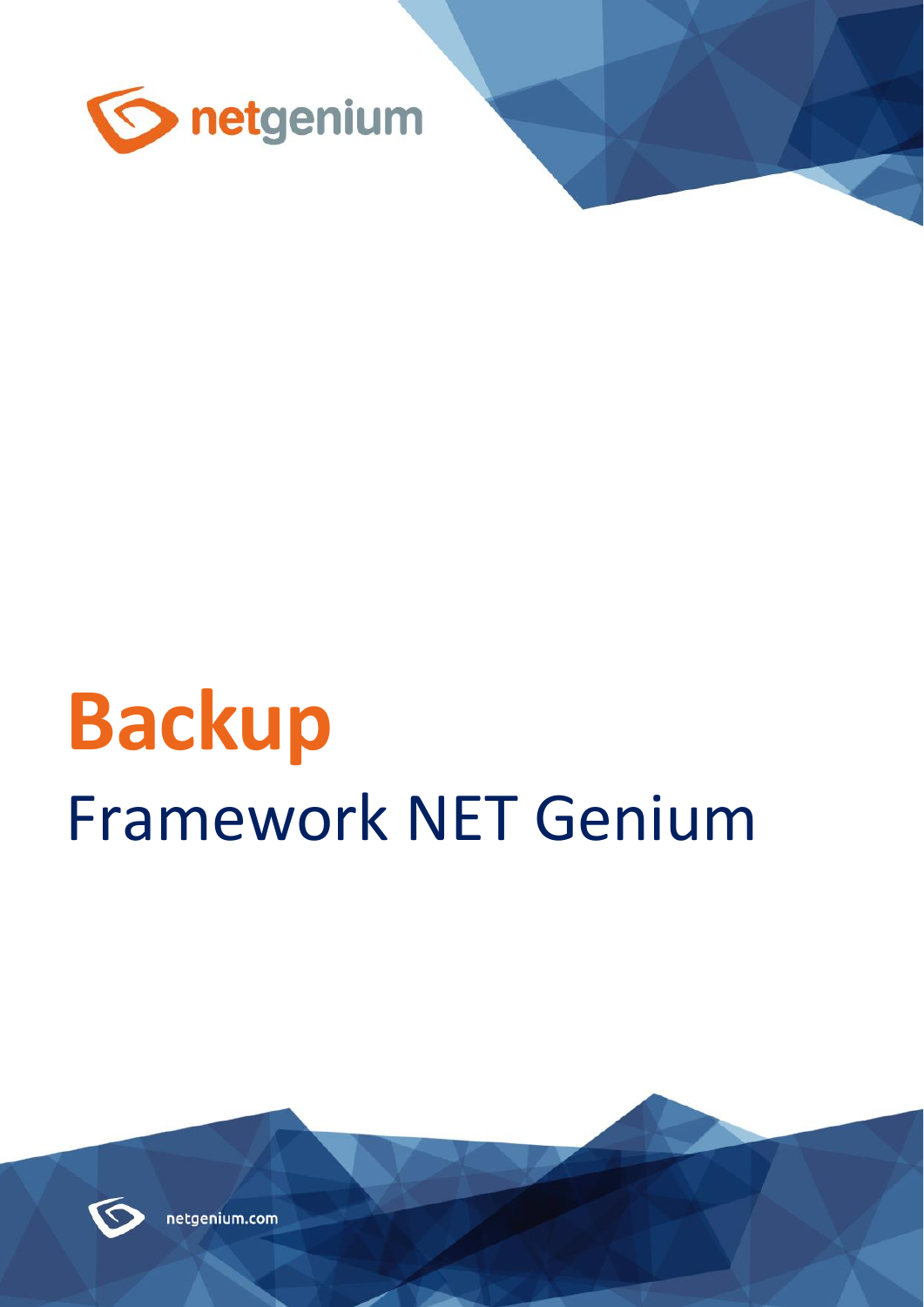

# Content

| $\mathbf{1}$            |       |  |  |
|-------------------------|-------|--|--|
|                         | 1.1   |  |  |
|                         | 1.1.1 |  |  |
|                         | 1.1.2 |  |  |
|                         | 1.2   |  |  |
| $\overline{2}$          |       |  |  |
|                         | 2.1   |  |  |
|                         | 2.2   |  |  |
|                         | 2.3   |  |  |
|                         | 2.3.1 |  |  |
|                         | 2.3.2 |  |  |
|                         | 2.3.3 |  |  |
| $\overline{\mathbf{3}}$ |       |  |  |
|                         | 3.1   |  |  |
|                         | 3.2   |  |  |
|                         | 3.3   |  |  |
|                         | 3.3.1 |  |  |
|                         | 3.3.2 |  |  |
|                         | 3.3.3 |  |  |
|                         | 3.3.4 |  |  |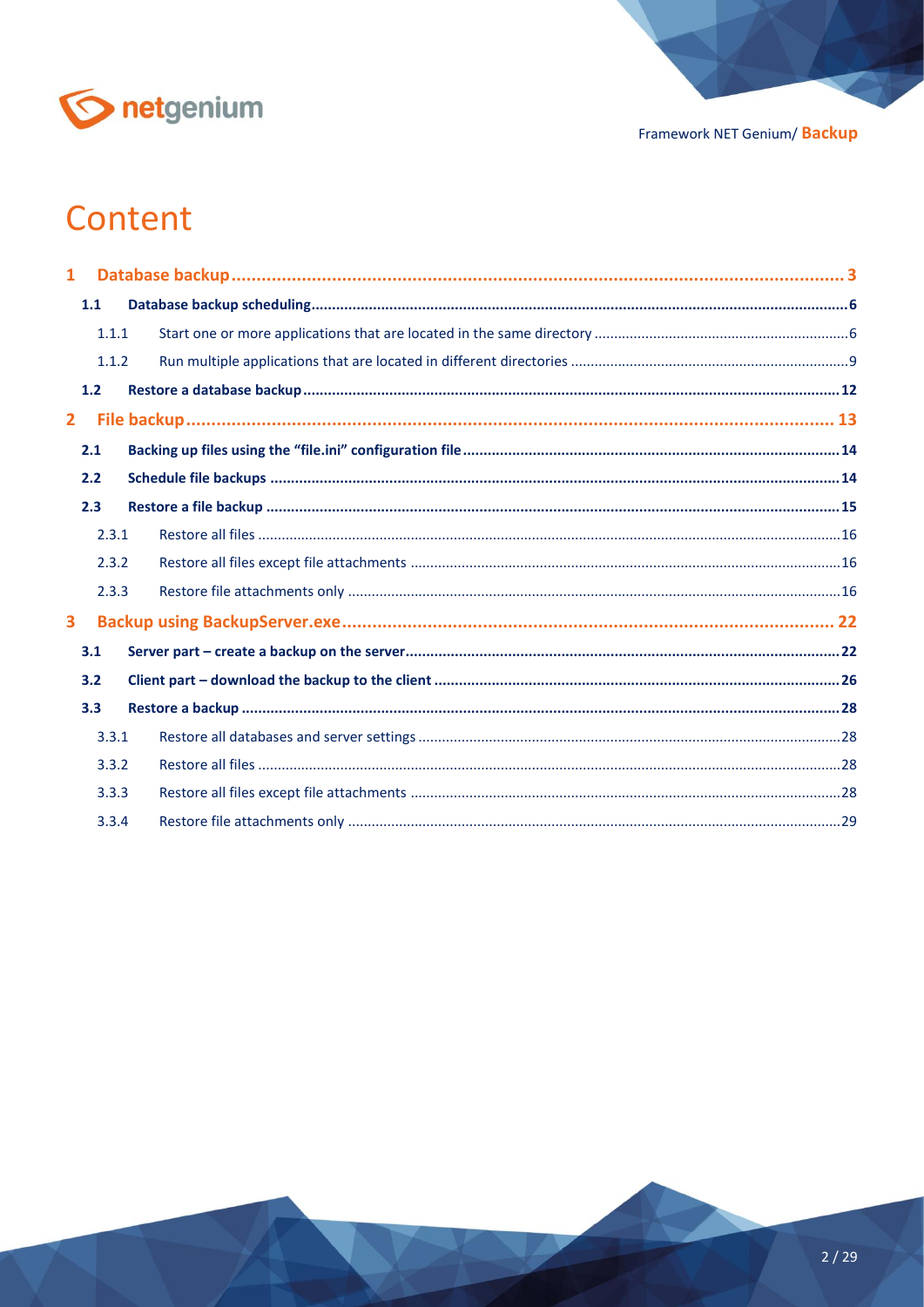

# <span id="page-2-0"></span>1 Database backup

- *The "SqlBackup.exe" program is used to back up the database. It is located in the "Backup" directory. It supports backup of both MSSQL and Firebird databases. In general, the database can be backed up in full or incrementally, but "SqlBackup.exe" only supports full backups.*
- *Creating a database backup using the "SqlBackup.exe" program can only be started from the computer on which the database server is running and on which the database is physically located.*

*Use:*

SqlBackup.exe [source] [target]

- Parameter **source** specifies the database name (MSSQL database) or the full path to the disk database (Firebird database).
- Parameter **target** specifies the name of the file in which the backup will be saved. The file name can contain the variables #year#, #month#, #day#, #dayofweek#, #dayofyear# and #week#.

SqlBackup.exe netgenium netgenium-#dayofweek#

- The use of variables is advantageous not only for identifying the backed-up database, but also for choosing how large the backup we want to maintain. "SqlBackup.exe" overwrites files with the same name, so you can use the#dayofweek#variable to maintain a weekly backup (netgenium-1, netgenium-2 to netgenium-7 files will be backed up, the old backup will be overwritten when a new database is backed up).
- If the destination parameter is not specified (only the database name or its full disk path is specified), the database is backed up to the current location in the format "yyyy-mm-dd-database\_name".
- When backing up the MSSQL database, you can also use the optional parameter "/backuplog", where the program also backs up the transaction log of the database with the extension ".ldf". The backup will be performed in a separate file named "database\_backup\_name-log.bak" and in the same location as the database backup.
- After a successful backup, the service named "SqlBackup" will be automatically logged into the database table "ng windowsservice" with an interval set to 1 day.

*Example:*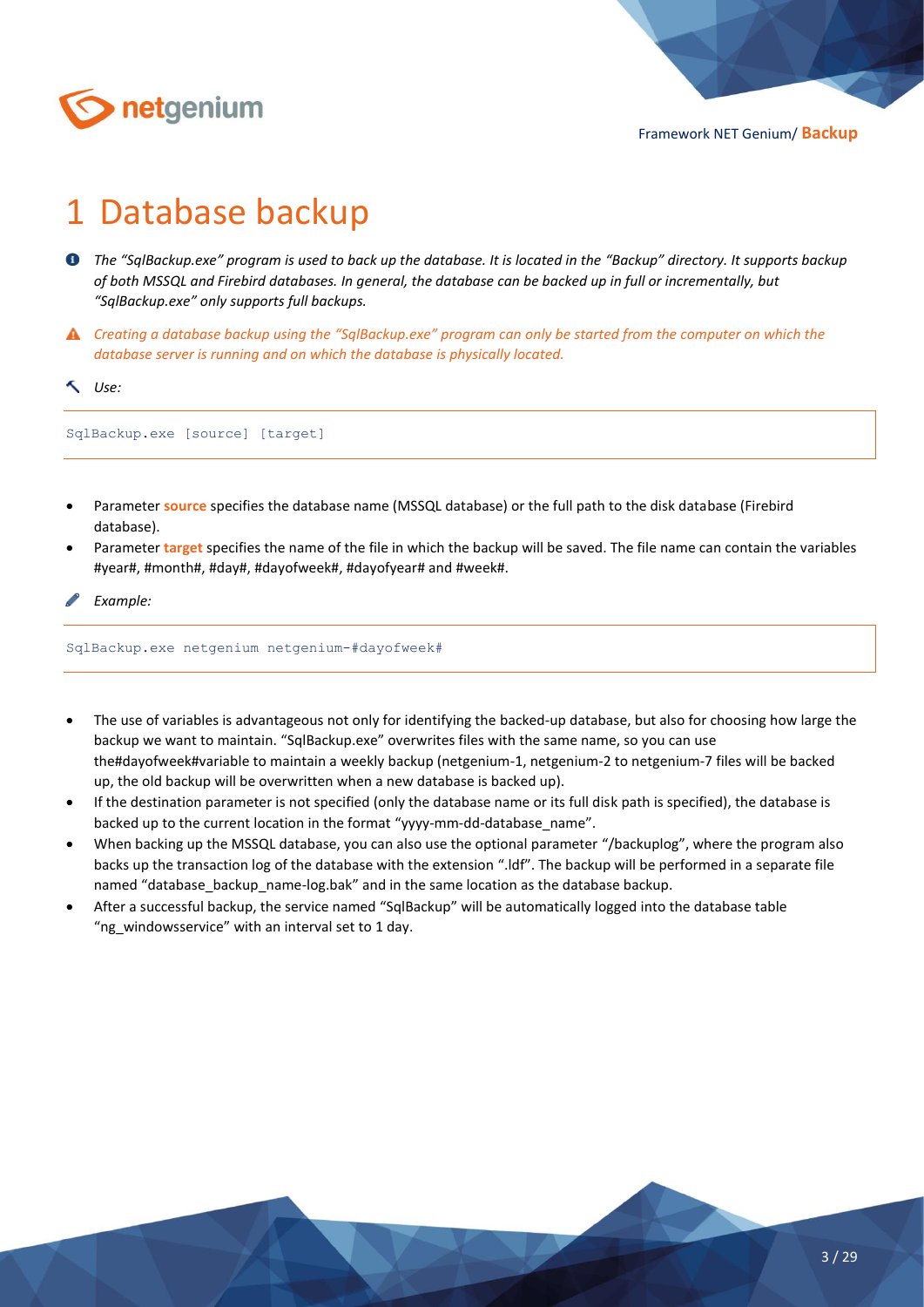

*When running without parameters, the program offers several options depending on the action we want to perform:*



- *Choice <b>B specifies the backup. It is important to note that the methodology of working with MSSQL and Firebird databases is different. In the case of an MSSQL server, the database is identified by the database name and an instance of the MSSQL server, while the Firebird database is identified by a direct physical path to the database. The backed up MSSQL database has the extension ".bak". The Firebird backup has the extension ".fbk".*
- *When you select B, "SqlBackup.exe" searches for all available databases*
	- o in the default MSSQL server instances (local) and (local)\SQLEXPRESS,
	- o in the found instances of the MSSQL server listed in the registry,
	- o and in the "E:\Firebird", "D:\Firebird" and "C:\Firebird" directories,
	- o and offers the user which database to back up.
- *The parameter can also be used when running the "SqlBackup.exe" program –S, which can be used to specify a specific instance of the MSSQL server in case one of its instances is not found automatically (ie does not have an entry in the system registry under the key "HKEY\_LOCAL\_MACHINE\SOFTWARE\Microsoft SQL Server\Instance Names\SQL" or has a non-default instance name).*
- *Example:*

SqlBackup.exe –S(local)\SQLEXPRESS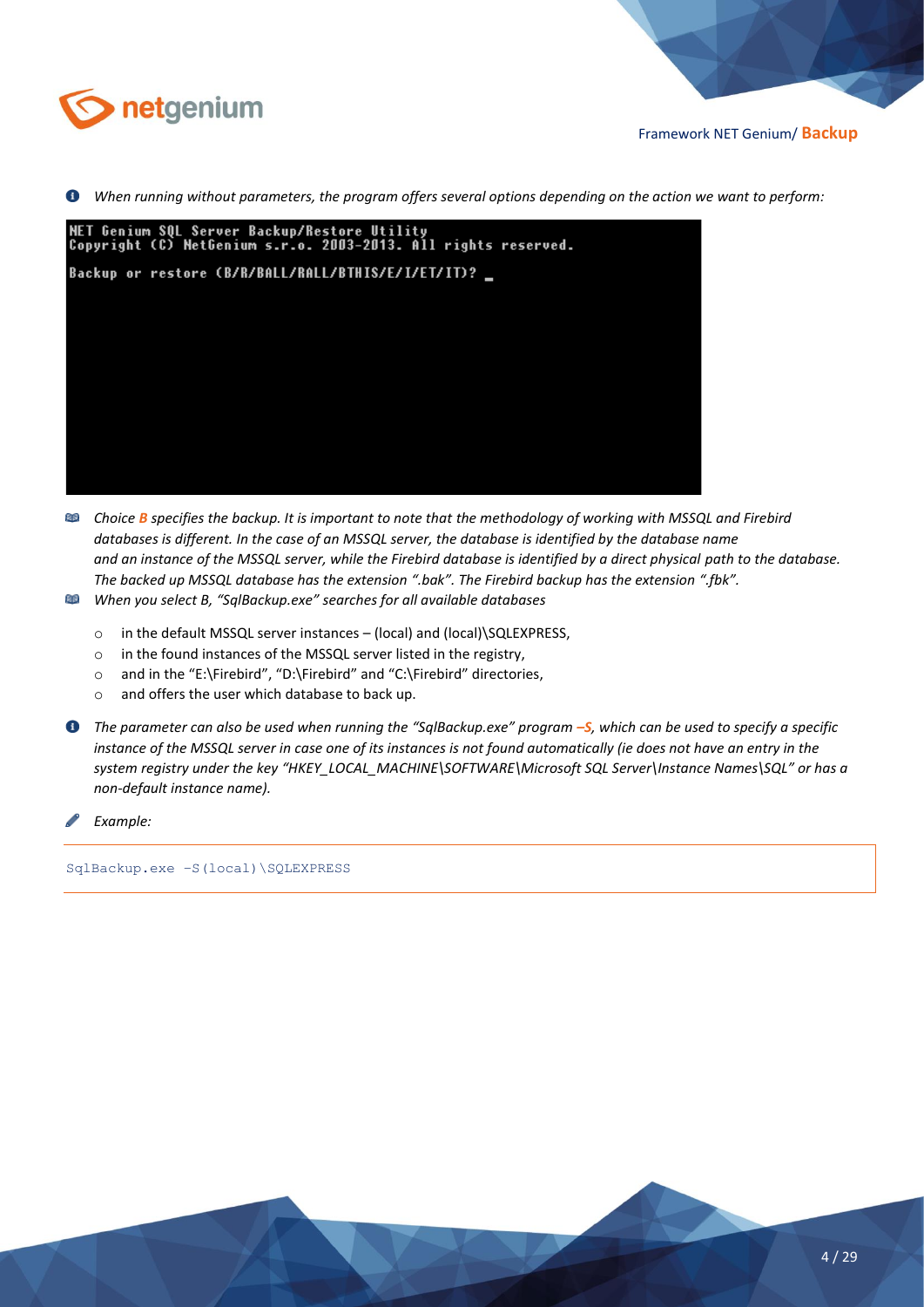



*Elections BTHIS or BT backs up the database that is listed in the "ConnectionString.txt" file in the "Config" folder.*



*Choice Rrestores the backed-up database (restore). "SqlBackup.exe" searches for all backups in its location from where it is run and after finding the backups, the program offers the user which database to restore. It overwrites the original database when it is restored.*



 $\Diamond$  After selecting the backup from which to restore, you will be prompted to enter the name of the new restored database.

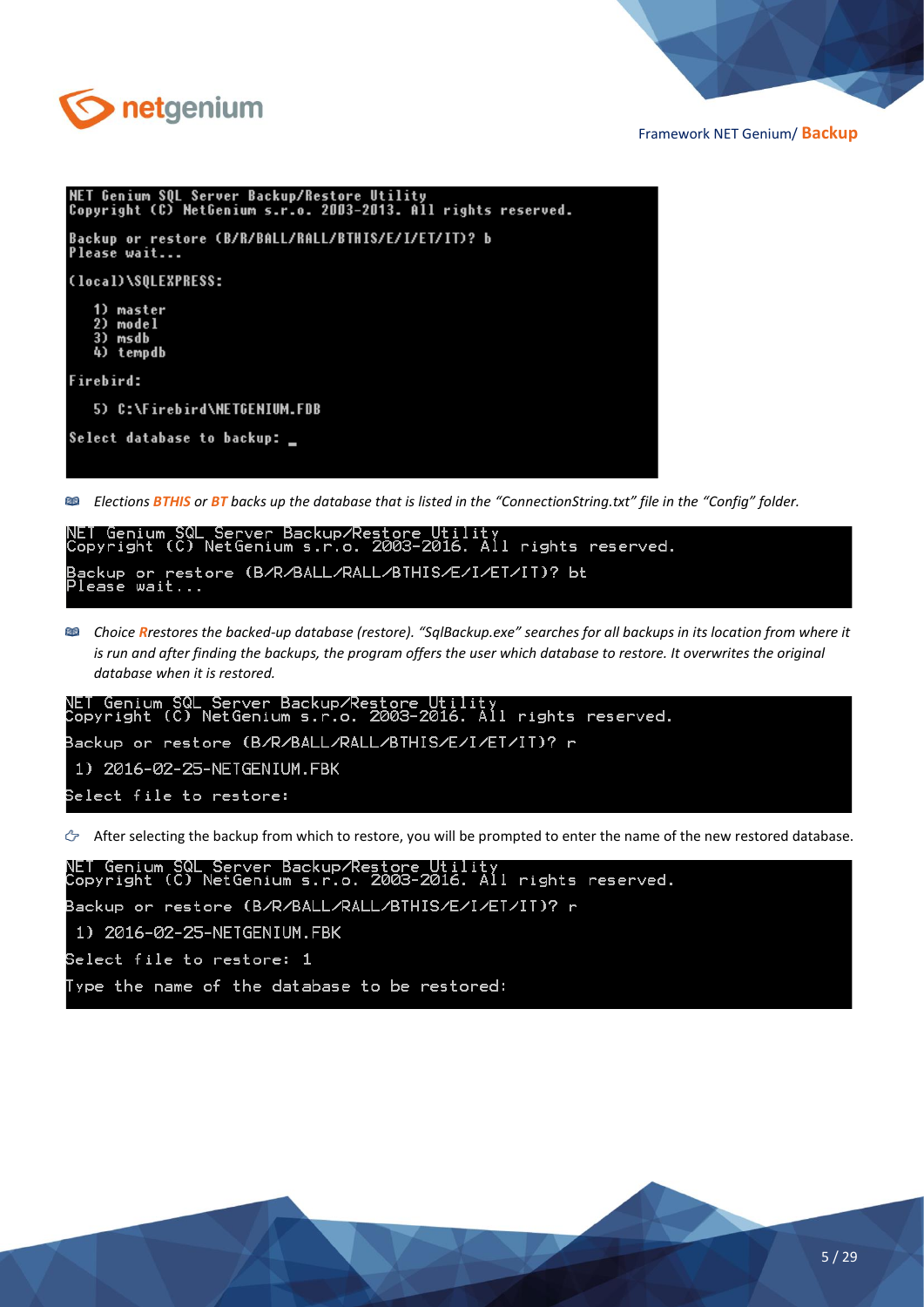

For security reasons, you will also be prompted to confirm the entered name of the new restored database.

| NET Genium SQL Server Backup/Restore Utility<br>Copyright (C) NetGenium s.r.o. 2003–2016. All rights reserved. |
|----------------------------------------------------------------------------------------------------------------|
|                                                                                                                |
| Backup or restore (B/R/BALL/RALL/BTHIS/E/I/ET/IT)? r                                                           |
|                                                                                                                |
| 1) 2016-02-25-NETGENIUM.FBK                                                                                    |
| Select file to restore: 1                                                                                      |
|                                                                                                                |
| Type the name of the database to be restored:                                                                  |
|                                                                                                                |

 $\Leftrightarrow$  At the end of the recovery process, you will be asked where the recovered database should be saved in the default MSSQL / Firebird directory.

| NET Genium SQL Server Backup/Restore Utility<br>Copyright (C) NetGenium s.r.o. 2003–2016. All rights reserved. |
|----------------------------------------------------------------------------------------------------------------|
| Backup or restore (B/R/BALL/RALL/BTHIS/E/I/ET/IT)? r                                                           |
| 1) 2016-02-25-NETGENIUM.FBK                                                                                    |
| Select file to restore: 1                                                                                      |
|                                                                                                                |
| Default Firebird directory (Y/N)?                                                                              |

# <span id="page-5-0"></span>1.1 Database backup scheduling

*"SqlBackup.exe" is a console application, so you can write a batch file to run it and have it run automatically using "Task Scheduler" in Windows. To run the batch file correctly, it is important to set the directory in which the batch is to be run. This setting can be made either directly in the batch file or in the settings of the scheduled task itself. Which option to choose depends on the number of applications that run in the batch file along with the database backup. Typically, for example, NET Genium scripts, backup of file attachments, or even updates to NET Genium to the latest version can be run together with the backup.*

#### <span id="page-5-1"></span>1.1.1 Start one or more applications that are located in the same directory

- *The user who creates the batch file in which one or more applications located in the same directory will run has a choice of two options.*
	- o Either use the simpler variant, using the "Run in (optional)" field in the "Task Scheduler" and thus defines the directory in which the applications called from the batch file will be run,
	- o or use the more complex variant described below in chapter 1.1.2.

*The simpler variant has the disadvantage that the batch file cannot be run manually with the "Run as administrator" option (right-click on the batch file). As of 2008, Windows runs batch files that run with the "Run as administrator" option from the "C:\Windows\System32" directory by default, not from the location where the batch file itself is stored.*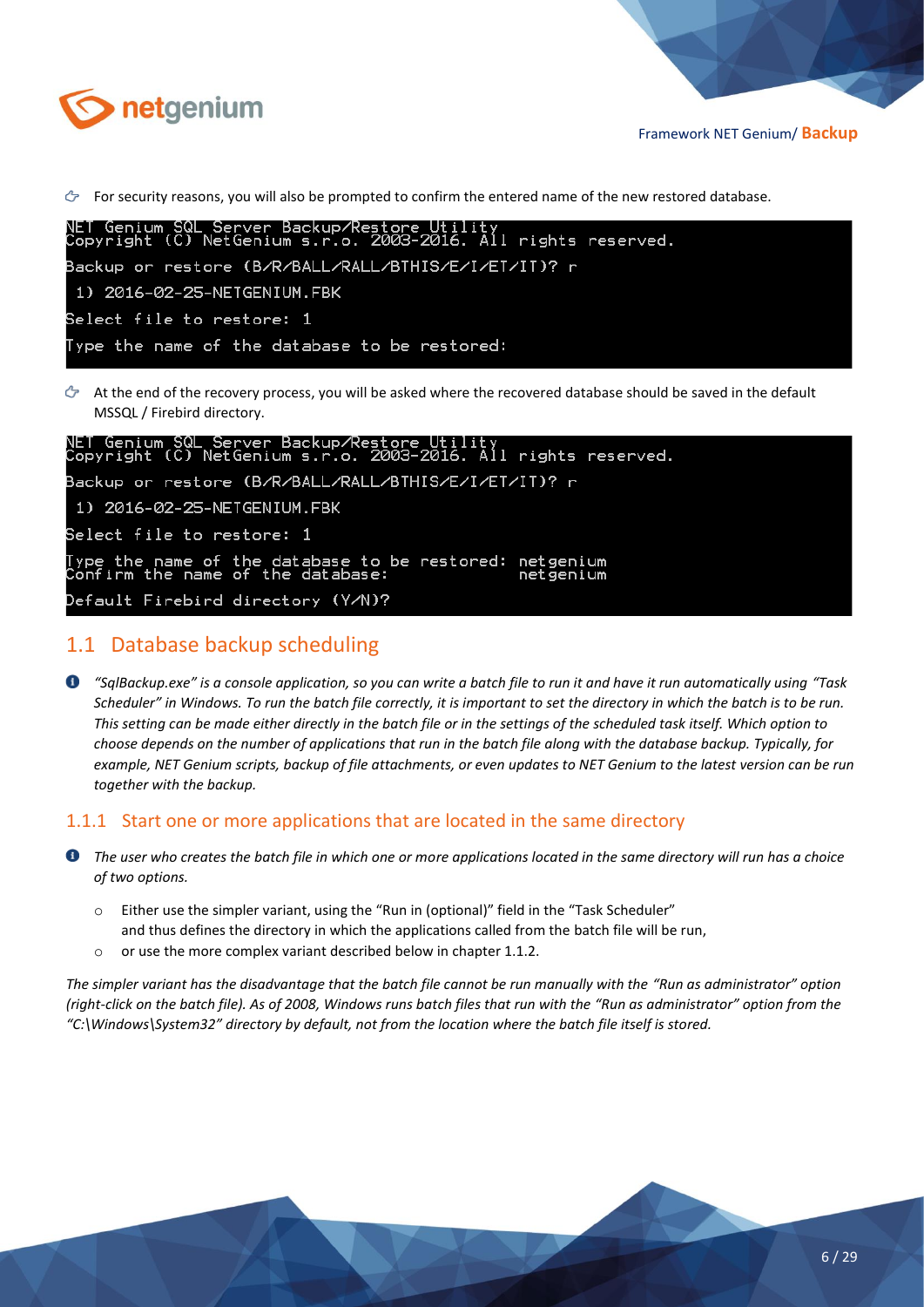

#### **Batch file**

For example, to schedule a database backup, create a batch file "**BackupDatabase.bat**" and save it in the directory "**D:\Services\BackupServer\**".

**Batch file for MSSQL database server**

```
rem Weekly backup (7 backups back)
SqlBackup.exe netgenium netgenium-#dayofweek#
rem Monthly backup (31 backups back)
SqlBackup.exe netgenium netgenium-#day#
rem Annual backup (365 backups back)
SqlBackup.exe netgenium netgenium-#month#-#day#
```
#### **Batch file for Firebird database server**

```
rem Weekly backup (7 backups back)
SqlBackup.exe D:\Firebird\netgenium.fdb netgenium-#dayofweek#
rem Monthly backup (31 backups back)
SqlBackup.exe D:\Firebird\netgenium.fdb netgenium-#day#
rem Annual backup (365 backups back)
SqlBackup.exe D:\Firebird\netgenium.fdb netgenium-#month#-#day#
```
#### **Task Scheduler**

- G Open Control Panel and find the Administrative Tools category, where you can select Task Scheduler (or search for it using the Search box).
- In the Task Scheduler, click "Create Task".

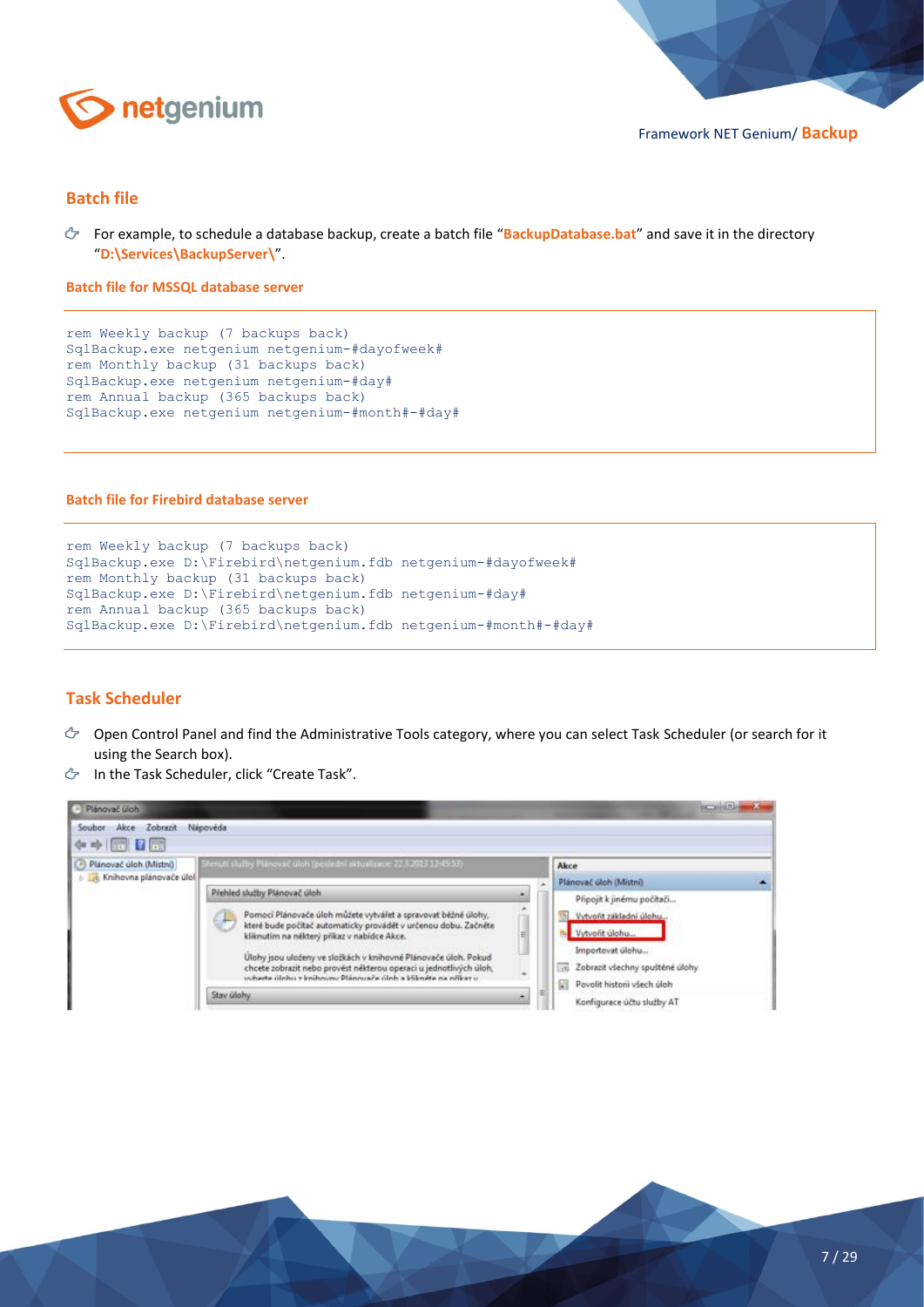

 $\Diamond$  In the newly opened window on the "General" tab, you can primarily define the name of the task and the user account with the necessary permissions under which the task will run. An important setting here is to check the "Run with the highest privileges" option to keep the task running.

| Vytvořit úlohu<br>$\mathbb{L}$ |                                                                                | ×                             |
|--------------------------------|--------------------------------------------------------------------------------|-------------------------------|
| Obecné                         | Aktivační události<br>Akce<br>Podmínky<br>Nastavení                            |                               |
| Název:                         | Záloha databáze                                                                |                               |
| Umístění:                      |                                                                                |                               |
| Autor:                         | W7\Administrator                                                               |                               |
| Popis:                         |                                                                                |                               |
|                                |                                                                                |                               |
|                                |                                                                                |                               |
|                                |                                                                                |                               |
|                                | Možnosti zabezpečení                                                           |                               |
|                                | Při spouštění úlohy použít uživatelský účet:                                   |                               |
|                                | W7Administrator                                                                | Změnit uživatele nebo skupinu |
|                                | Spustit pouze pokud je uživatel přihlášen                                      |                               |
|                                | Spustit nezávisle na přihlášení uživatele                                      |                               |
|                                | Neukládat heslo. Úloha bude mít přístup pouze k prostředkům místního počítače. |                               |
|                                | Spustit s nejvyššími oprávněními                                               |                               |
| Skrytá                         | Windows Vista"", Windows Server" 2008<br>Konfigurovat pro:                     |                               |
|                                |                                                                                | OK<br>Storno                  |

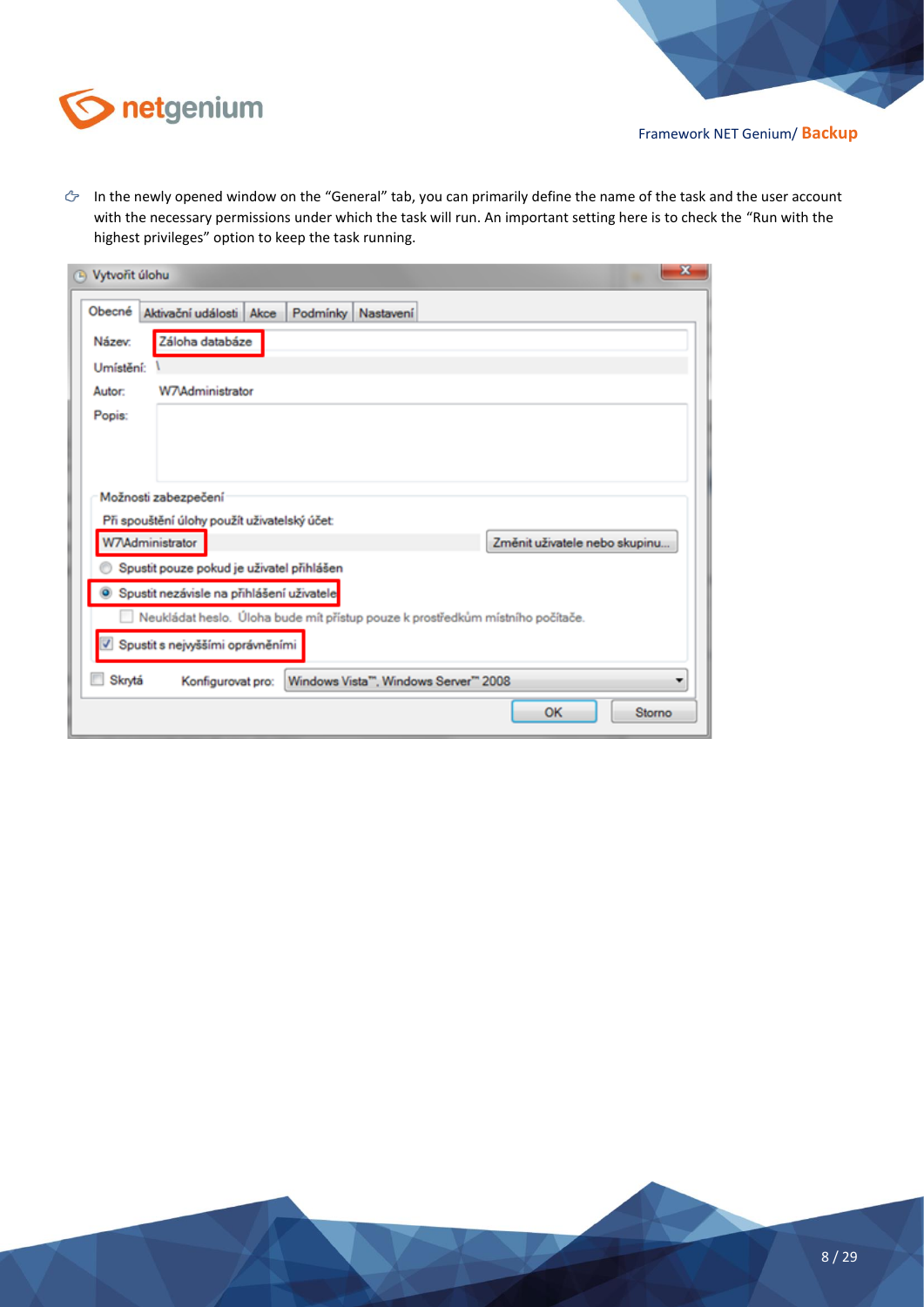



 $\circled{r}$  On the "Actions" tab, click the "New" button to specify what the task should do. You need to run our batch file "**BackupDatabase.bat**". It is also important to set the directory in which the scheduled task applications will run. It is therefore necessary to fill in the "Start in (optional)" field.

| Nová akce |                                             |              |
|-----------|---------------------------------------------|--------------|
|           | Musíte určit akci pro tuto úlohu.           |              |
| Akce:     | Spustit program                             |              |
| Nastavení |                                             |              |
|           | Program či skript:                          |              |
|           | D:\Services\BackupServer\BackupDatabase.bat | Procházet    |
|           | Přidat argumenty (volitelné):               |              |
|           | Spustit v (volitelné):                      | D:V          |
|           |                                             |              |
|           |                                             | OK<br>Storno |
|           |                                             |              |

- $\Diamond$  On the "Triggers" tab, click on the "New" button to specify at what time and how often the task (backup) should be performed.
- $\circled{c}$  Scheduled database backup is set up.
- *The procedure for creating a scheduled task is demonstrated on Windows 7, the procedure for Windows Server is basically similar, differing only in cosmetic differences.*

#### <span id="page-8-0"></span>1.1.2 Run multiple applications that are located in different directories

If the batch file includes the "SqlBackup.exe" application – which is an application located in the "Backup" directory – it is important to set the path in which the application is to run directly in the batch file. The backup is saved in the current directory. The advantage of batch files created in this way is also that it is possible to run them manually by selecting "Run as administrator".

#### **Batch file**

For example, to schedule a database backup, create a batch file "**BackupDatabase.bat**" and save it in the directory "**D:\Services\BackupServer\**".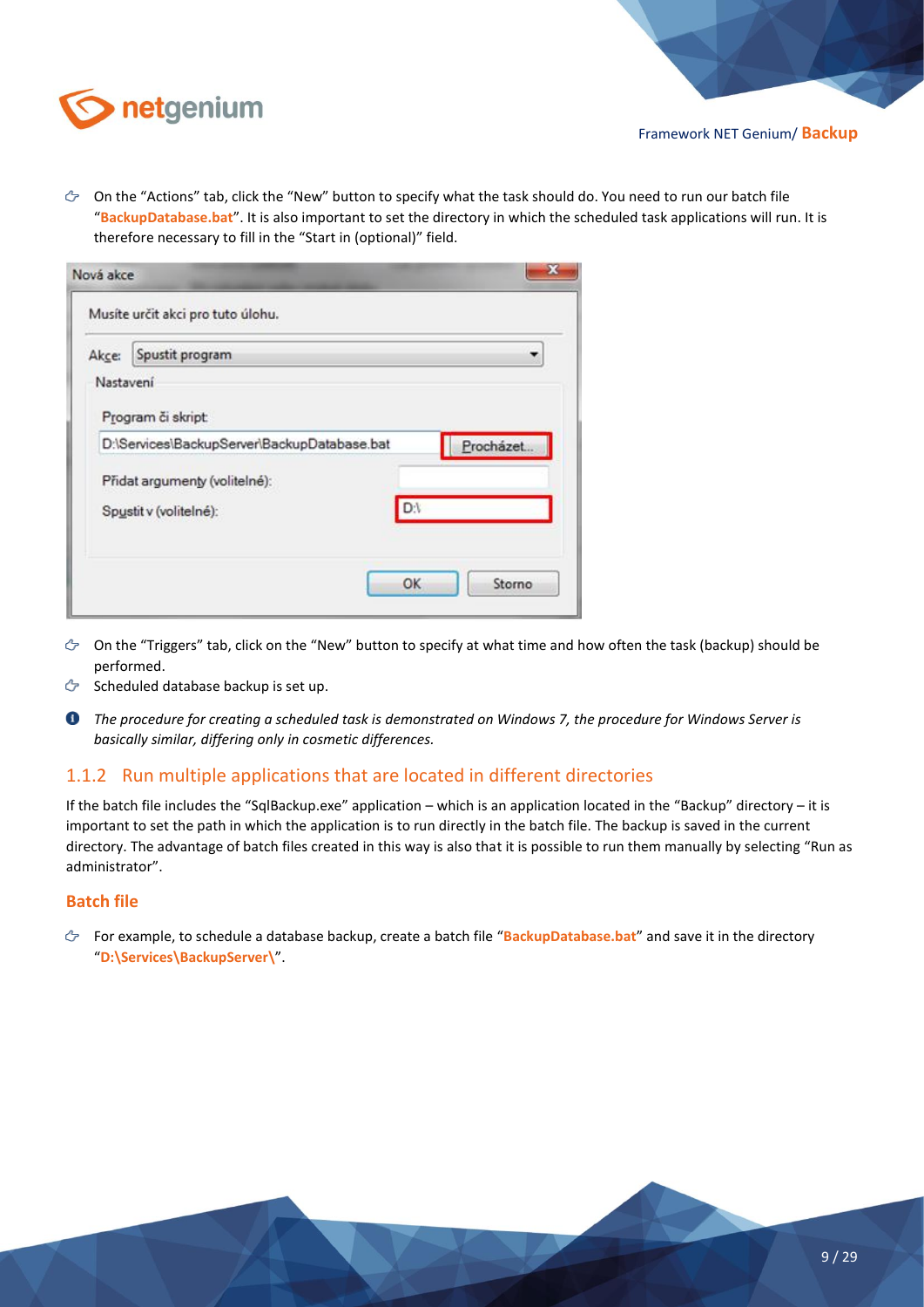

#### **Batch file for MSSQL database server**

```
D:\NETGenium\bin\RunScript.exe 1075
D:\NETGenium\bin\Update.exe -j
D:
cd D:\NETGenium\Backup
SqlBackup.exe netgenium netgenium-#dayofweek#
```
- $\Diamond$  "RunScript.exe" can be run without the need to define the directory in which it runs
- First it is necessary to define which disk we are working on
- $\circled{c}$  The command "cd" takes the user to the required directory in which the application will run
- $\circ$  If another batch file is called in the batch file, it is necessary to state the "call" command when calling the batch file.

#### **Batch file for Firebird database server**

```
D:\NETGenium\bin\RunScript.exe 1075
D:\NETGenium\bin\Update.exe -j
D:
cd D:\NETGenium\Backup
SqlBackup.exe D:\Firebird\netgenium.fdb netgenium-#dayofweek#
```
- $\Diamond$  You can run "RunScript.exe" without defining the directory in which it runs
- First it is necessary to define which disk we are working on
- $\circlearrowleft$  The command "cd" takes the user to the required directory in which the application will run
- $\Diamond$  If another batch file is called in the batch file, it is necessary to state the "call" command when calling the batch file.

#### **Scheduled task**

#### **To create a scheduled task:**

Open "Control Panel" and find the category "Administrative Tools", where you select "Task Scheduler" (or search for it using the Search field).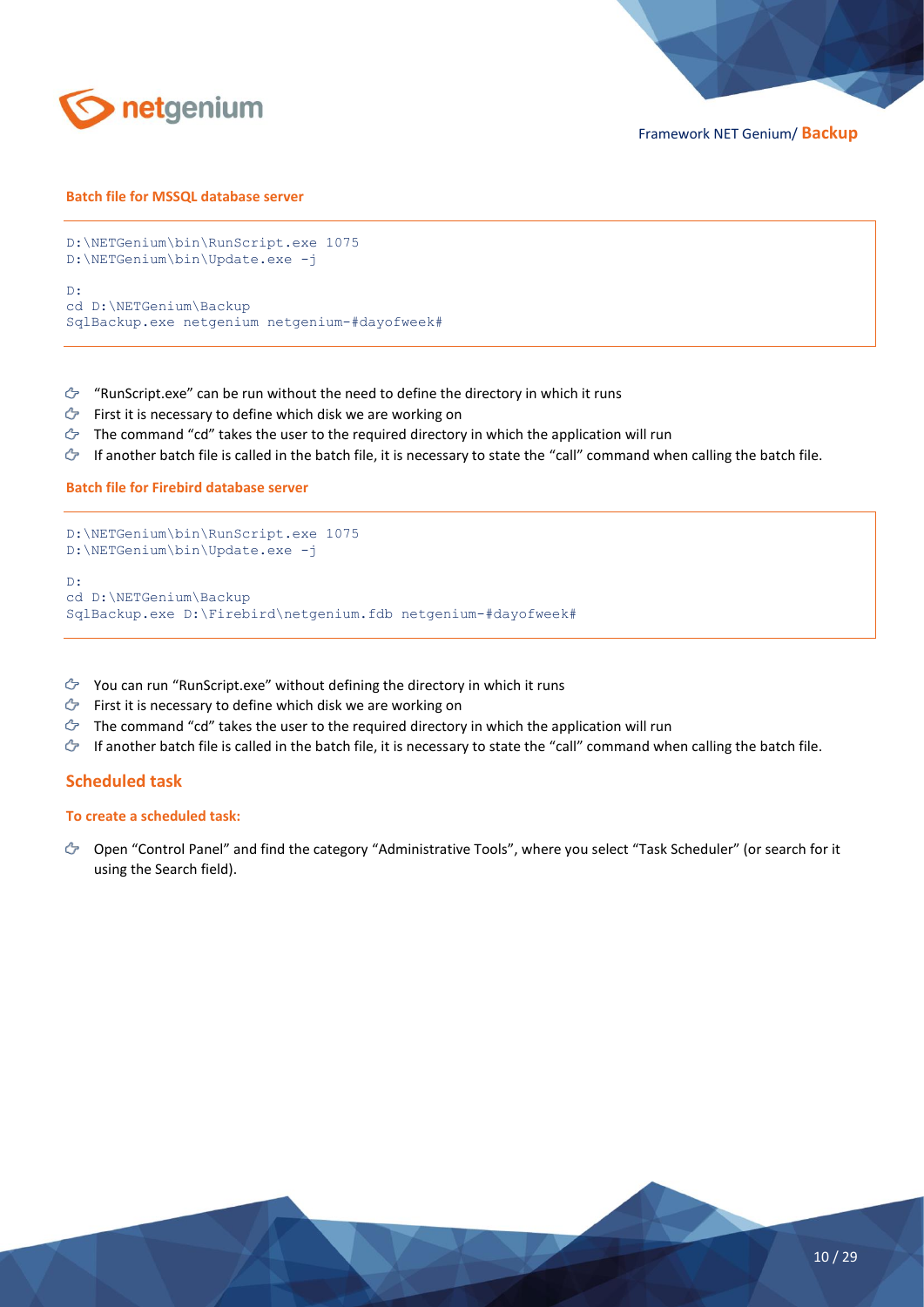

In the Task Scheduler, click "Create Task".



ᠿ In the newly opened window on the "General" tab, you can primarily define the name of the task and the user account with the necessary permissions under which the task will run. An important setting here is to check the "Run with the highest privileges" option to keep the task running.

| Obecné<br>Aktivační události   Akce<br>Podmínky Nastavení<br>Záloha databáze<br>Název:<br><b>Umístění:</b><br>W7Administrator<br>Autor:<br>Popis:<br>Možnosti zabezpečení<br>Při spouštění úlohy použít uživatelský účet:<br>W7\Administrator<br>Změnit uživatele nebo skupinu.<br>Spustit pouze pokud je uživatel přihlášen<br><sup>®</sup> Spustit nezávisle na přihlášení uživatele<br>Neukládat heslo. Úloha bude mít přístup pouze k prostředkům místního počítače.<br>Spustit s nejvyššími oprávněními<br>Skrytá<br>o<br>Windows Vista", Windows Server" 2008<br>Konfigurovat pro:<br>OK<br>Storno | Vytvořit úlohu<br>o | × |
|----------------------------------------------------------------------------------------------------------------------------------------------------------------------------------------------------------------------------------------------------------------------------------------------------------------------------------------------------------------------------------------------------------------------------------------------------------------------------------------------------------------------------------------------------------------------------------------------------------|---------------------|---|
|                                                                                                                                                                                                                                                                                                                                                                                                                                                                                                                                                                                                          |                     |   |
|                                                                                                                                                                                                                                                                                                                                                                                                                                                                                                                                                                                                          |                     |   |
|                                                                                                                                                                                                                                                                                                                                                                                                                                                                                                                                                                                                          |                     |   |
|                                                                                                                                                                                                                                                                                                                                                                                                                                                                                                                                                                                                          |                     |   |
|                                                                                                                                                                                                                                                                                                                                                                                                                                                                                                                                                                                                          |                     |   |
|                                                                                                                                                                                                                                                                                                                                                                                                                                                                                                                                                                                                          |                     |   |
|                                                                                                                                                                                                                                                                                                                                                                                                                                                                                                                                                                                                          |                     |   |
|                                                                                                                                                                                                                                                                                                                                                                                                                                                                                                                                                                                                          |                     |   |
|                                                                                                                                                                                                                                                                                                                                                                                                                                                                                                                                                                                                          |                     |   |
|                                                                                                                                                                                                                                                                                                                                                                                                                                                                                                                                                                                                          |                     |   |
|                                                                                                                                                                                                                                                                                                                                                                                                                                                                                                                                                                                                          |                     |   |
|                                                                                                                                                                                                                                                                                                                                                                                                                                                                                                                                                                                                          |                     |   |
|                                                                                                                                                                                                                                                                                                                                                                                                                                                                                                                                                                                                          |                     |   |
|                                                                                                                                                                                                                                                                                                                                                                                                                                                                                                                                                                                                          |                     |   |
|                                                                                                                                                                                                                                                                                                                                                                                                                                                                                                                                                                                                          |                     |   |
|                                                                                                                                                                                                                                                                                                                                                                                                                                                                                                                                                                                                          |                     |   |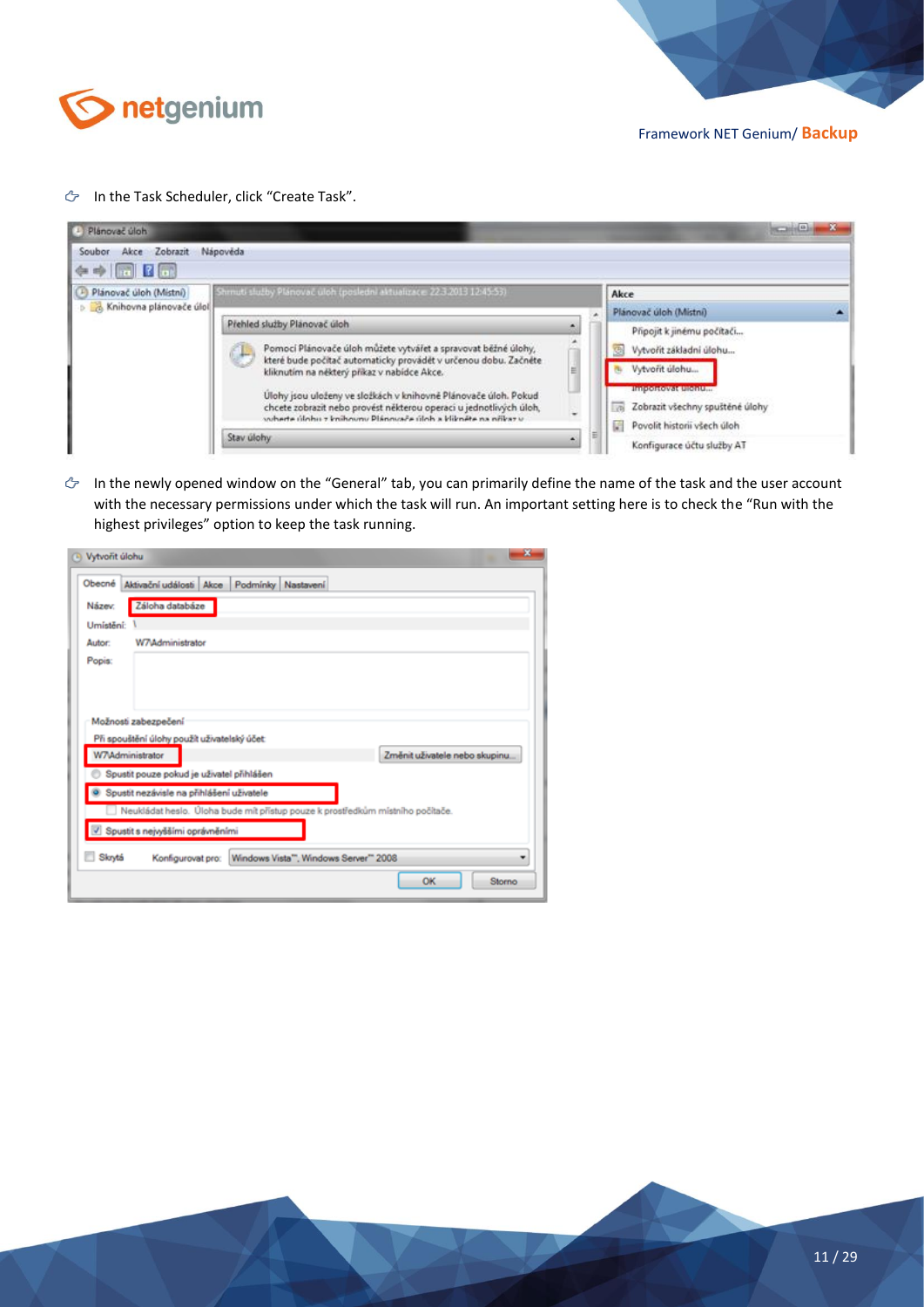

 $\circled{r}$  On the "Actions" tab, click the "New" button to specify what the task should do. You need to run our batch file "**BackupDatabase.bat**". Because multiple applications located in different directories will run, it is not possible to set a single directory in "Task Scheduler" in which all applications will run ("Run in (optional)" field). This setting for each application takes place in a batch file.

| Akce:     | Spustit program                             |           |
|-----------|---------------------------------------------|-----------|
| Nastavení |                                             |           |
|           | Program či skript:                          |           |
|           |                                             |           |
|           | D:\Services\BackupServer\BackupDatabase.bat | Procházet |
|           | Přidat argumenty (volitelné):               |           |

- $\Diamond$  On the "Triggers" tab, click on the "New" button to specify at what time and how often the task (backup) should be performed.
- $\bigcirc$  Scheduled database backup is set up.
- *The procedure for creating a scheduled task is demonstrated on Windows 7, the procedure for Windows Server is basically similar, differing only in cosmetic differences.*

# <span id="page-11-0"></span>1.2 Restore a database backup

*After running the "SqlBackup.exe" program, select the option R (restore). "SqlBackup.exe" searches for all backups in its location from which it is run. After finding the backups, the program will offer the user which database to restore. It overwrites the original database when it is restored. After selecting the database, you need to enter its name to which the backup will be restored. If you want to restore the currently used database, choose its same name as in the "ConnectionString.txt" file in the "Config" directory of your NET Genium.*

*When restoring the MSSQL database, the "SqlBackup.exe" program asks if the database should be restored to the default MSSQL directory, resp. it is possible to specify a specific path to the directory to which the database is to be restored.*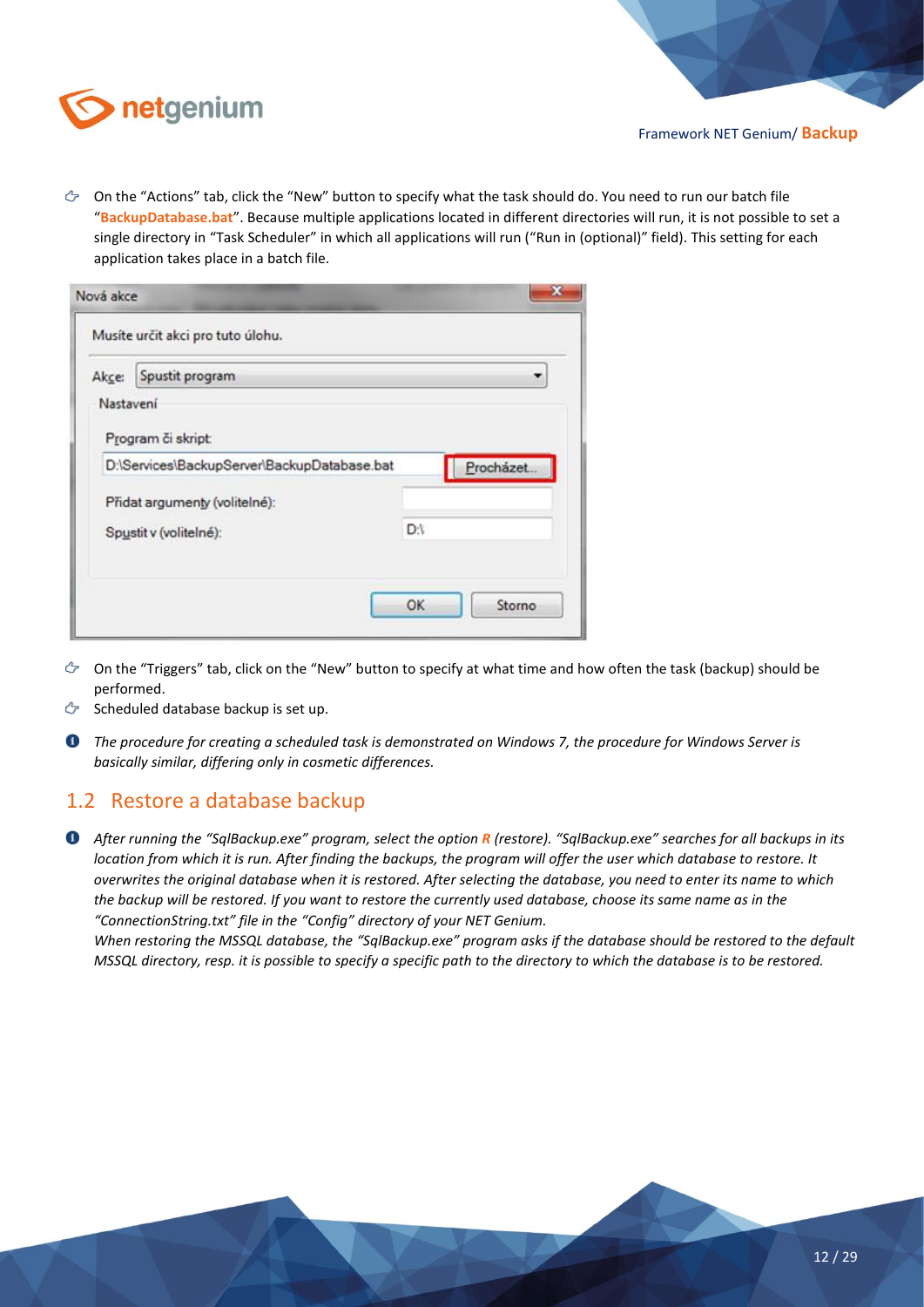

# <span id="page-12-0"></span>2 File backup

- *The "FileBackup.exe" program is intended for backing up NET Genium files. It is located in the "Backup" directory. Creating a backup consists of:*
	- o Backup IIS settings
	- o Backup the NET Genium directory
	- o Backup file attachments

*Use:*

FileBackup.exe [target]

- Parameter **target** specifies the directory or network location to which the backup will be performed.
- Other parameters can also be used:
	- o /iisonly only IIS settings are backed up (in this case there is no need to specify the parameter **target**)
	- o /noiis only the NET Genium directory and NET Genium file attachments are backed up
	- o file.ini only file attachments whose ID is larger than the value specified in the configuration file "file.ini" are backed up
- *If it is necessary to back up other files located outside the NET Genium directory together with the backup of the NET Genium directory and file attachments, the configuration file "FileBackup.exe.config" is used. If the "FileBackup.exe" application finds the configuration file "FileBackup.exe.config" in the "Backup" directory before creating the backup, it will create the archive "FileBackup.zip" in the same directory, which will contain the files defined in this configuration file. "FileBackup.zip" then becomes part of the NET Genium backup.*

*The following is an example configuration file:*

```
<?xml version="1.0" encoding="utf-8" ?>
<configuration>
   <appSettings>
     <add key="directory" value="D:\Services" />
     <add key="excludedirectory" value="D:\Services\CRMService\POP3Downloads" />
     <add key="excludefile" value="D:\Services\CRMService\*.log" />
   </appSettings>
</configuration>
```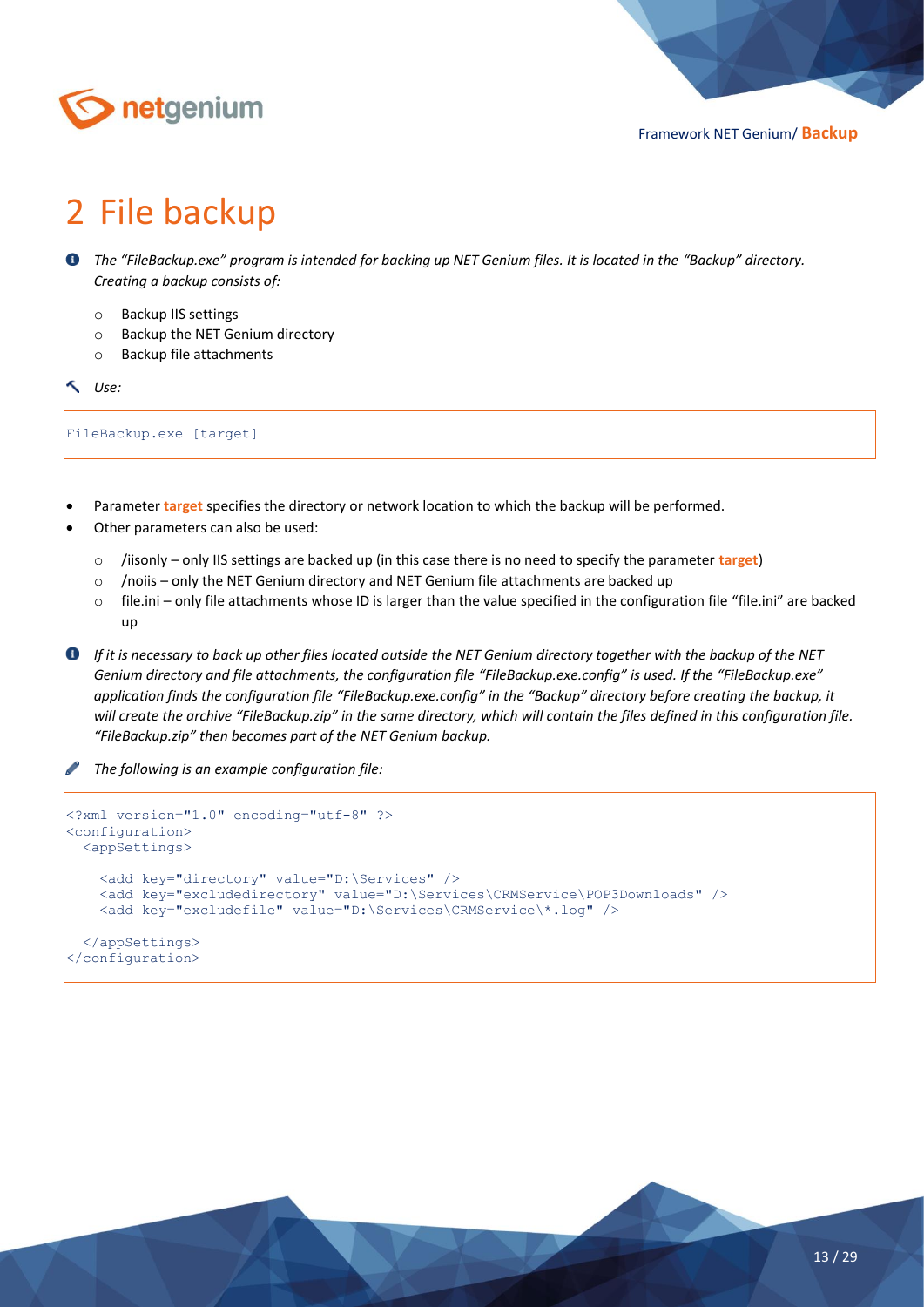

Where it is possible to specify:

- Directories to be backed up "directory" or "includedirectory" parameter
- Directories that will not be backed up  $-$  "excludedirectory" parameter
- Files that will not be backed up "excludefile" parameter
	- $\circ$  Here it is possible to use the construction "\*. extension", which will ensure that the application will work in the directory only with files with this extension

# <span id="page-13-0"></span>2.1 Backing up files using the "file.ini" configuration file

**<sup>O</sup>** To back up NET Genium file attachments whose ID is greater than the value specified in the "file.ini" configuration file, *the "FileBackup.exe" program is run, running with the configuration file name as the only parameter. If the "FileBackup.exe" application finds a configuration file with the required name in the "Backup" directory, it continues to back up file attachments that have been created since the application was last started. If it does not find the configuration file, it creates it and asks for the destination directory or network location to which the backup will be performed, along with the initial ID of the file attachment from which the backup is to start.*

# <span id="page-13-1"></span>2.2 Schedule file backups

For example, to schedule a file backup, create a batch file "**BackupFiles.bat**" and save it in the directory "**D:\Services\BackupServer\**". A scheduled task that will run this batch file is required in the "Task Scheduler" set in the "Run in (optional)" field the directory in which the scheduled task will run. In the event that you need to run a batch file with the "Run as administrator" option, you must also enter commands in the body of the batch file that specify the directory in which each application will run.

#### **Option 1:**

```
if exist Z: goto Z_OK
net use Z: \\NAS-NETGenium\Files PASSWORD /USER:LOGIN
:Z_OK
chcp 1250
FileBackup.exe Z:
```
- the batch file first determines if the network drive "Z" is mapped. If not, it maps it with the "net use" command, and then the "FileBackup.exe" program backs up the files to this network drive.
- if a user name and password are required to access the network location, "LOGIN" and "PASSWORD" are specified instead. If the name and password do not need to be specified, nothing is specified in the batch file (not even the/USER parameter)

#### **Option 2:**

FileBackup.exe \\NAS-NETGenium\Files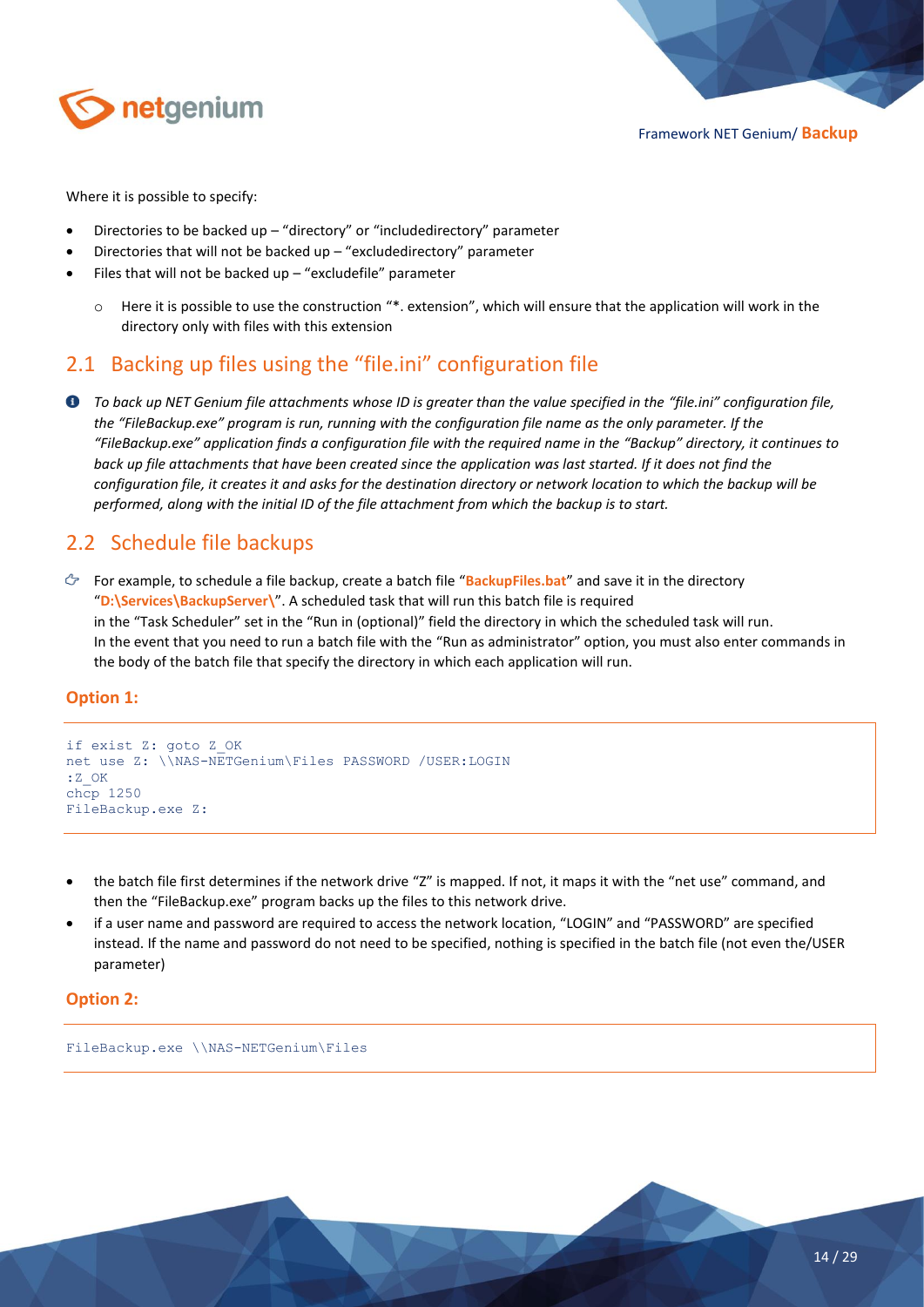

- in the case of backing up files to a network location directly
- old files are not overwritten, only newly created ones are copied (file "0.zip", which contains the NET Genium directory, is always overwritten)
- files changed (modified by the REDUCEATTACHMENT function) are overwritten
- in this case it is not necessary to create a batch file, the program "FileBackup.exe" can be run in the scheduled task directly instead of specifying the batch file
- *The file attachments to be backed up are read from the "sfiles" database table from the "backupdir" column. This column stores the path where the file was backed up. If the path specified in the parameter and the path in the database match, the backup of this file will not be performed because it has already been performed previously. This ensures incremental*  backups of only new files. If a file attachment has been manipulated using the REDUCEATTACHMENT function, its path in *the database is reset and such a file is also backed up during the next backup. After a successful backup, a service named "BackupFiles" is logged in the database table "ng\_windowsservice" with an interval of 1 day.*

# <span id="page-14-0"></span>2.3 Restore a file backup

- $\circled{c}$  First, create an empty directory where you want NET Genium to restore (for example, "D:\Inetpub\wwwroot\NETGenium").
- Then download "FileBackup.exe" program from "<https://www.netgenium.com/download/FileBackup.exe>". Save the program in the directory you created.
- $\circled{r}$  Then run the "FileBackup.exe" program, for example in the Total Commander program, using the "FileBackup.exe\\NAS-NETGenium\Files/restore" command, where the first parameter is the path to the directory where the backup is stored. After running the command, the following dialog box is displayed and the user can choose from three items.



*When restoring a file backup, existing files already stored in the NET Genium directory are not overwritten, which is emphasized in the dialog box. Not overwriting existing files resolves a situation where some missing files would need to be restored without rewriting those files that were newly created or modified.*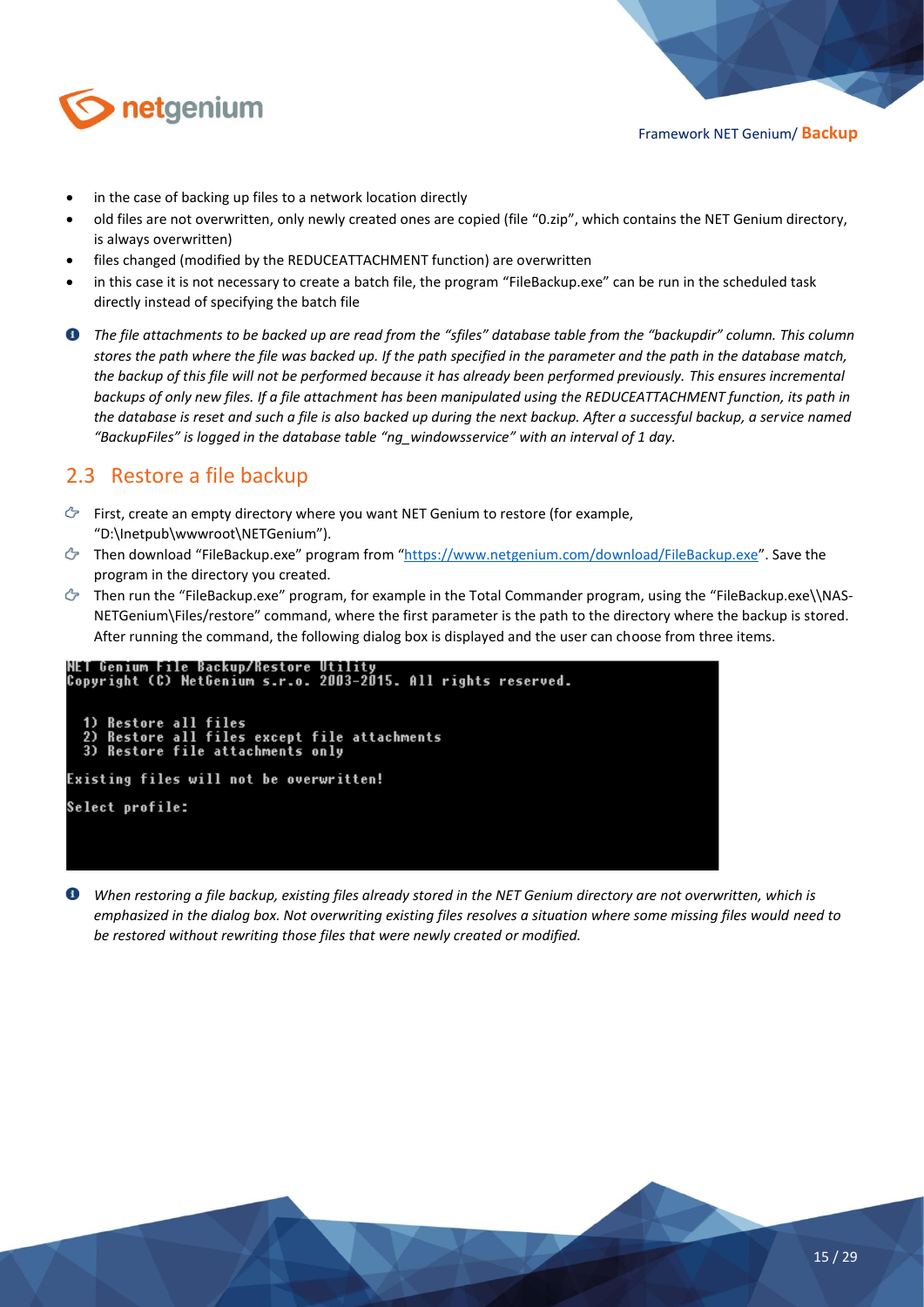

#### <span id="page-15-0"></span>2.3.1 Restore all files

*By confirming this option, the program restores the entire NET Genium directory structure from the backup whose access path was defined as the first parameter when running the "FileBackup.exe" program. The NET Genium directory structure is restored to the directory in which the "FileBackup.exe" program was run. After the successful recovery of all files, the "FileBackup.exe" program must be deleted in the originally empty directory and the "FileBackup.exe" program from the "Backup" directory must be used for any further recovery.*

*After the successful recovery of the NET Genium directory structure, it is now possible to delete the "FileBackup.exe" program in the originally empty directory, and to use the "FileBackup.exe" program located in the "Backup" directory for possible further restoration of file attachments.*

#### <span id="page-15-1"></span>2.3.2 Restore all files except file attachments

- *C Restoring all files can be a very time-consuming operation, depending on the size of the backup and the performance of the server. In a crisis situation, it is therefore possible to divide the backup recovery into two phases:*
	- $\circ$  In the first phase, it is possible to restore only the NET Genium directory structure without file attachments resp. without the "Files" directory so that it is possible to run NET Genium, services, etc.,
	- o and in the second phase, restore the file attachments themselves.
- **O** After the successful recovery of the NET Genium directory structure, it is now possible to delete the "FileBackup.exe" *program in the originally empty directory, and to use the "FileBackup.exe" program located in the "Backup" directory for possible further restoration of file attachments.*

#### <span id="page-15-2"></span>2.3.3 Restore file attachments only

- *Restoring file attachments separately is important if the recovery has been divided into two phases:*
	- $\circ$  In the first phase, it is possible to restore only the NET Genium directory structure without file attachments resp. without the "Files" directory so that it is possible to run NET Genium, services, etc.,
	- and in the second phase, restore the file attachments themselves.
- **O** After the successful recovery of the NET Genium directory structure, it is now possible to delete the "FileBackup.exe" *program in the originally empty directory, and to use the "FileBackup.exe" program located in the "Backup" directory for possible further restoration of file attachments.*

#### **Restore all file attachments**

20 *The "FileBackup.exe" program restores all file attachments located in the backup that have not yet been restored to the "Files" directory.*

#### **Restore file attachments read from database**

- *For this option, it is necessary to have the "FileBackup.exe" program stored in the "Backup" directory and the "NETGeniumConnection.dll" file. If this file is not in the "Backup" directory, it can be copied from the "bin" directory.*
- *The "FileBackup.exe" program also displays the entry "Type of list of tables separated by semicolons:", in which the user lists a semicolon-separated table in which file attachments stored in the "File", "Image" or "Semicolons" controls can be found. RichTextBox". These file attachments will be loaded with "SELECT \*" and subsequently restored.*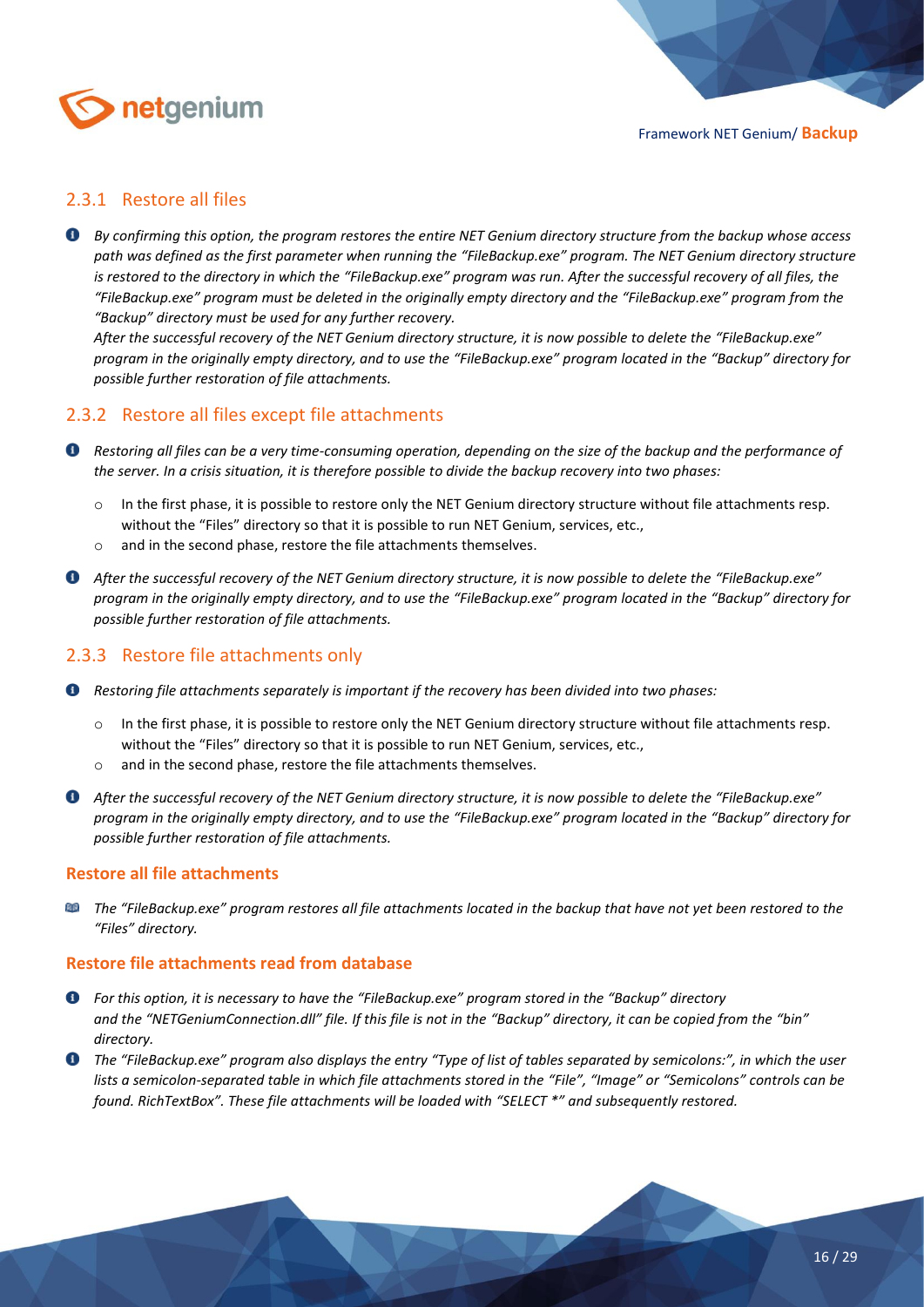

NET Genium File Backup/Restore Utility<br>Copyright (C) NetGenium s.r.o. 2003-2015. All rights reserved. Restore all files<br>Restore all files except file attachments 2) Restore all files except file<br>3) Restore file attachments only Existing files will not be overwritten! Select profile: 3 1) Restore all file attachments nestore all tile attachments<br>Restore file attachments read from database<br>Restore file attachments [<fromDate>] [<toDate>]<br>Restore file attachments [<fromId>] [<toId>]  $2)$  $\overline{3}$ ăž. Select profile: 2 Type the list of tables separated by semicolon: ng\_kontakt;ng\_test

If one of the following situations occurs:

- "NETGeniumConnection.dll" is not found
- "ConnectionString.txt" is not found
- the database defined in the "ConnectionString.txt" file is not found,
- the connection to the database defined in the "ConnectionString.txt" file fails.
- the table defined on the input is not found,
- the found table has no column of type "File", "Image" or "RichTextBox" or
- if no file attachment is found in the defined input table, an error message is returned to the user and the user must reenter the input table.

```
NET Genium File Backup/Restore Utility<br>Copyright (C) NetGenium s.r.o. 2003-2015. All rights reserved.
   1) Restore all files<br>2) Restore all files except file attachments<br>3) Restore file attachments only
Existing files will not be overwritten!
Select profile: 3
        Restore all file attachments
    2) Restore file attachments read from database<br>3) Restore file attachments [<fromDate>] [<toDate>]<br>4) Restore file attachments [<fromDate>] [<toId>]
Select profile: 2
Type the list of tables separated by semicolon: ng_kontakt<br>NETGeniumConnection.dll NOT FOUND
 Type the list of tables separated by semicolon:
```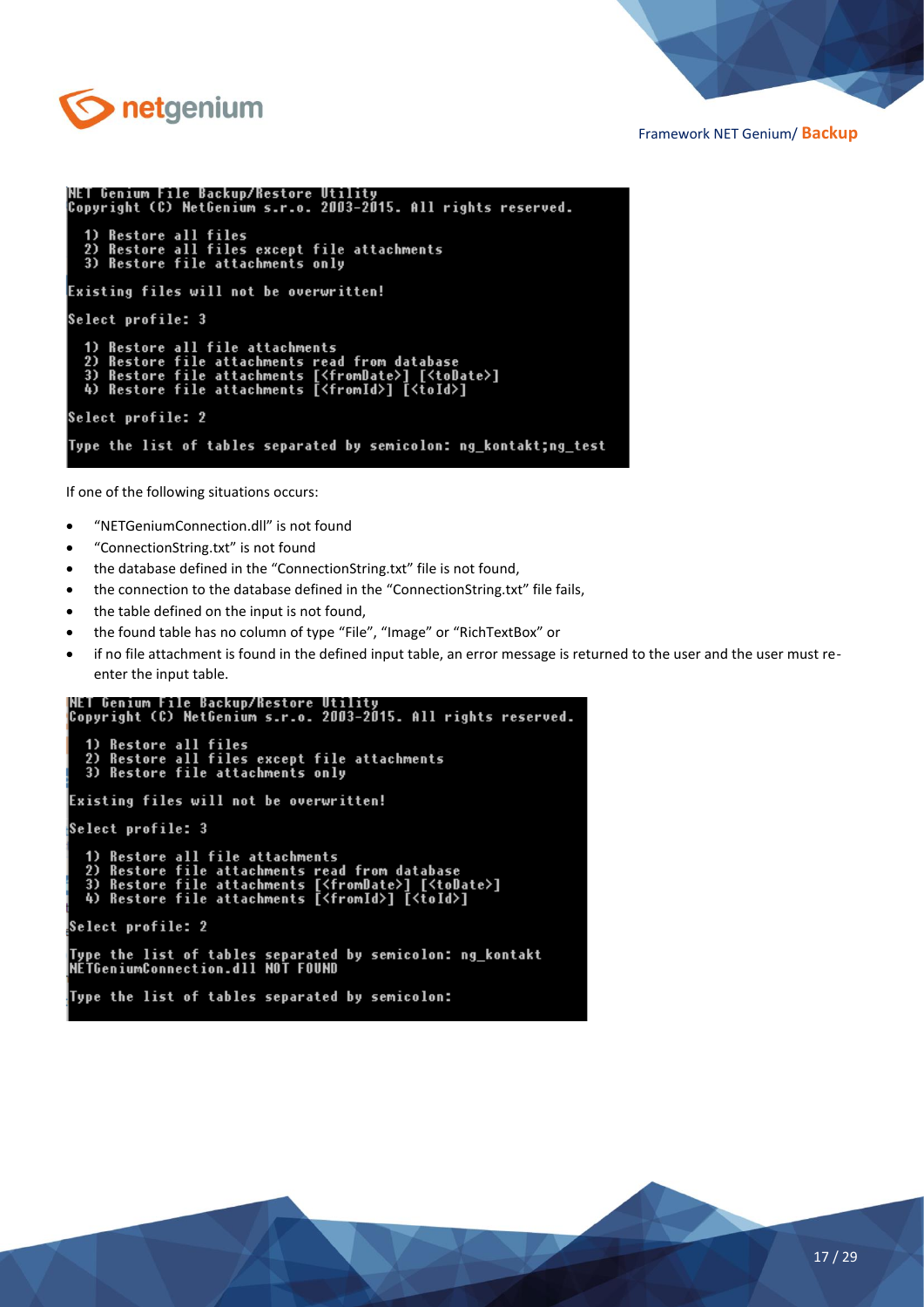

When the file attachments recovery is complete, statistics on the number of file attachments that have been placed, restored and skipped in the backup are displayed.

| Select profile: 3                                                                                                                                                                                                                 |
|-----------------------------------------------------------------------------------------------------------------------------------------------------------------------------------------------------------------------------------|
| 1) Restore all file attachments<br>2) Restore file attachments read from database<br>3) Restore file attachments [ <fromdate>] [<todate>]<br/>4) Restore file attachments [<fromid>] [<toid>]</toid></fromid></todate></fromdate> |
| Select profile: 2                                                                                                                                                                                                                 |
| Type the list of tables separated by semicolon: ng kontakt;ng test <br>ng kontakt: 2 attachments found<br>ng test: 1 attachments found                                                                                            |
| Please wait                                                                                                                                                                                                                       |
| IREAD File Attachments OK                                                                                                                                                                                                         |
| RESTORE 4.ipg OK (EXISTS)<br><b>RESTORE 3.png OK (EXISTS)</b><br>RESTORE 2.ipg OK (EXISTS)                                                                                                                                        |
| Total attachments in archive: 3<br> Total attachments restored: 3<br> Total attachments skipped: 0                                                                                                                                |
| Restoring files finished successfully.                                                                                                                                                                                            |

#### **Restore file attachments [<fromDate>] [<toDate>]**

The "FileBackup.exe" program also displays the "fromDate" and "toDate" inputs, in which the user fills in the data attachment creation data range. After filling in the individual inputs, the user must always confirm the parameters entered by him. Defining a date range ensures that only file attachments that have a creation date in the given time range and that have not yet been restored to the "Files" directory are restored. Both "fromDate" and "toDate" are not required, so

- if both "fromDate" and "toDate" are specified, only file attachments that have a creation date greater than or equal to "fromDate" and less than or equal to "toDate" will be restored.
- if only "fromDate" is specified, only file attachments with a creation date greater than or equal to "fromDate" will be restored,
- if only "toDate" is specified, only file attachments with a creation date less than or equal to "toDate" will be restored,
- if neither "fromDate" nor "toDate" is specified, the user will be prompted to re-enter the entries.

Variables and functions of NET Genium can also be inserted into individual date inputs (e.g. "ADDDAYS(#today#, -2)"). When using NET Genium variables and functions as date inputs, keep in mind that the "NETGeniumConnection.dll" file must also be stored in the "Backup" directory, where the "FileBackup.exe" program is located. If this file is not in the "Backup" directory, it can be copied from the "bin" directory.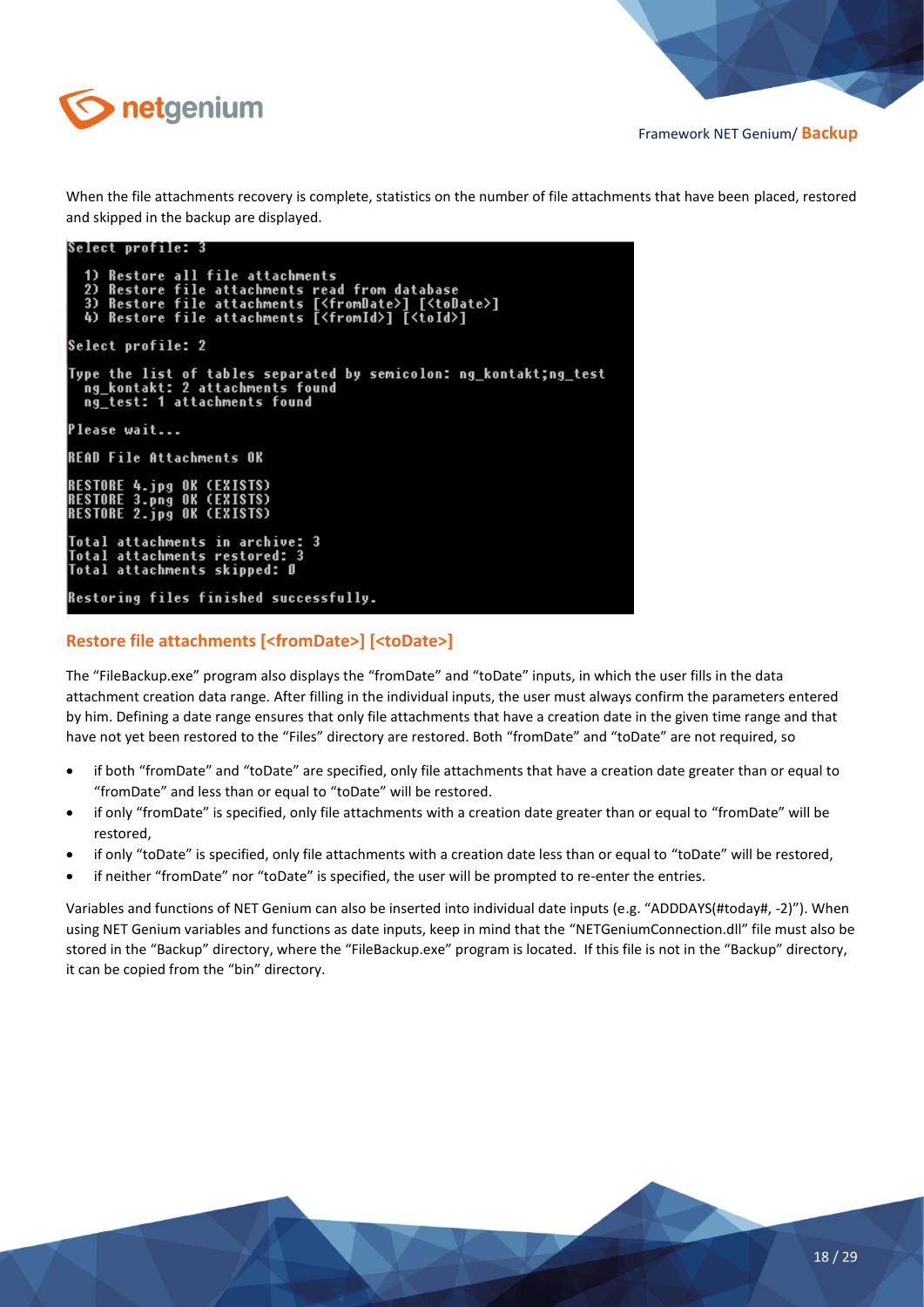

```
NET Genium File Backup/Restore Utility<br>Copyright (C) NetGenium s.r.o. 2003-2015. All rights reserved.
    1) Restore all files<br>2) Restore all files except file attachments<br>3) Restore file attachments only
Existing files will not be overwritten!
Select profile: 3
    1) Restore all file attachments
    1) nestore all Tile attachments<br>2) Restore file attachments read from database<br>3) Restore file attachments [<fromDate>] [<toDate>]<br>4) Restore file attachments [<fromId>] [<toId>]
Select profile: 3
|<br>| Type the 'fromDate' argument: 1.1.2010<br>| fromDate = 01/01/2010 (Y/N)? y
Type the 'toDate' argument: 31.12.2015<br>toDate = 31/12/2015 (Y/N)? y
```
*When the file attachments restore is complete, statistics on the number of file attachments that have been placed, restored and skipped in the backup are displayed.*

```
NET Genium File Backup/Restore Utility<br>Copyright (C) NetGenium s.r.o. 2003-2015. All rights reserved
   1) Restore all files<br>2) Restore all files except file attachments<br>3) Restore file attachments only
Existing files will not be overwritten!
Select profile: 3
   1) Restore all file attachments<br>2) Restore file attachments read from database<br>3) Restore file attachments [<fromDate>] [<toDate>]<br>4) Restore file attachments [<fromId>] [<toId>]
Select profile: 3
Type the 'fromDate' argument: 1.1.2010<br>fromDate = 01/01/2010 (Y/N)? y
Type the 'toDate' argument: 31.12.2015<br>toDate = 31/12/2015 (Y/N)? y
Please wait...
READ File Attachments OK
RESTORE 1.gif OK
Total attachments in archive: 1<br>Total attachments restored: 1<br>Total attachments skipped: 0
Restoring files finished successfully.
```
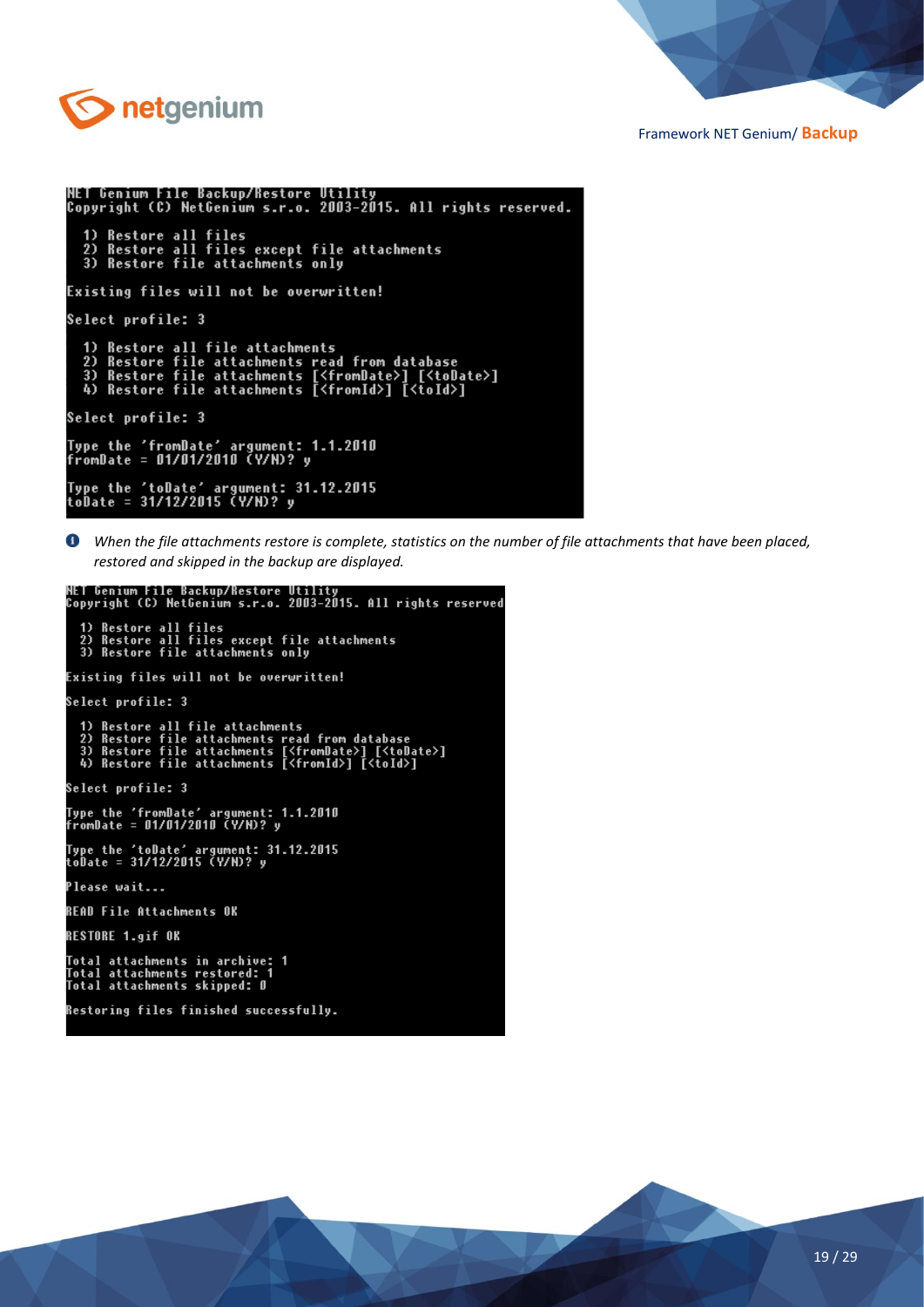

#### **Restore file attachments [<fromId>] [<toId>]**

- *The "FileBackup.exe" program also displays the "fromId" and "toId" entries, in which the user fills in the range of file attachment IDs. After filling in the individual inputs, the user must always confirm the parameters entered by him. Defining an ID range ensures that only file attachments that have an ID in that range and that have not yet been restored to the "Files" directory are restored. Both "fromId" and "toId" are not required items, so*
	- o if both "fromId" and "toId" are specified, only file attachments with larger IDs will be restored or equal to "fromId" and less than or equal to "toId",
	- o if only "fromId" is specified, only file attachments with larger IDs will be restored or equal to "fromId",
	- $\circ$  if only "toId" is specified, only file attachments with smaller IDs will be restored or equal to "toId",
	- o if neither "fromId" nor "toId" is specified, the user will be prompted to refill the entries.

```
NET Genium File Backup/Restore Utility<br>Copyright (C) NetGenium s.r.o. 2003-2015. All rights reserved.
   1) Restore all files<br>2) Restore all files except file attachments<br>3) Restore file attachments only
Existing files will not be overwritten!
Select profile: 3
       Restore all file attachments<br>Restore file attachments read from database<br>Restore file attachments [<fromDate>] [<toDate>]<br>Restore file attachments [<fromId>] [<toId>]
    1)ልነ
Select profile: 4
Type the 'fromId' argument<mark>: 0</mark><br>fromId IS EMPTY (Y/N)? y
Type the 'toId' argument<mark>: 1500</mark><br>toId = 1500 (Y/N)? y
Please wait...
READ File Attachments OK
RESTORE 1.gif OK (EXISTS)
Total attachments in archive: 1<br>Total attachments restored: 1<br>Total attachments skipped: 0
Restoring files finished successfully.
```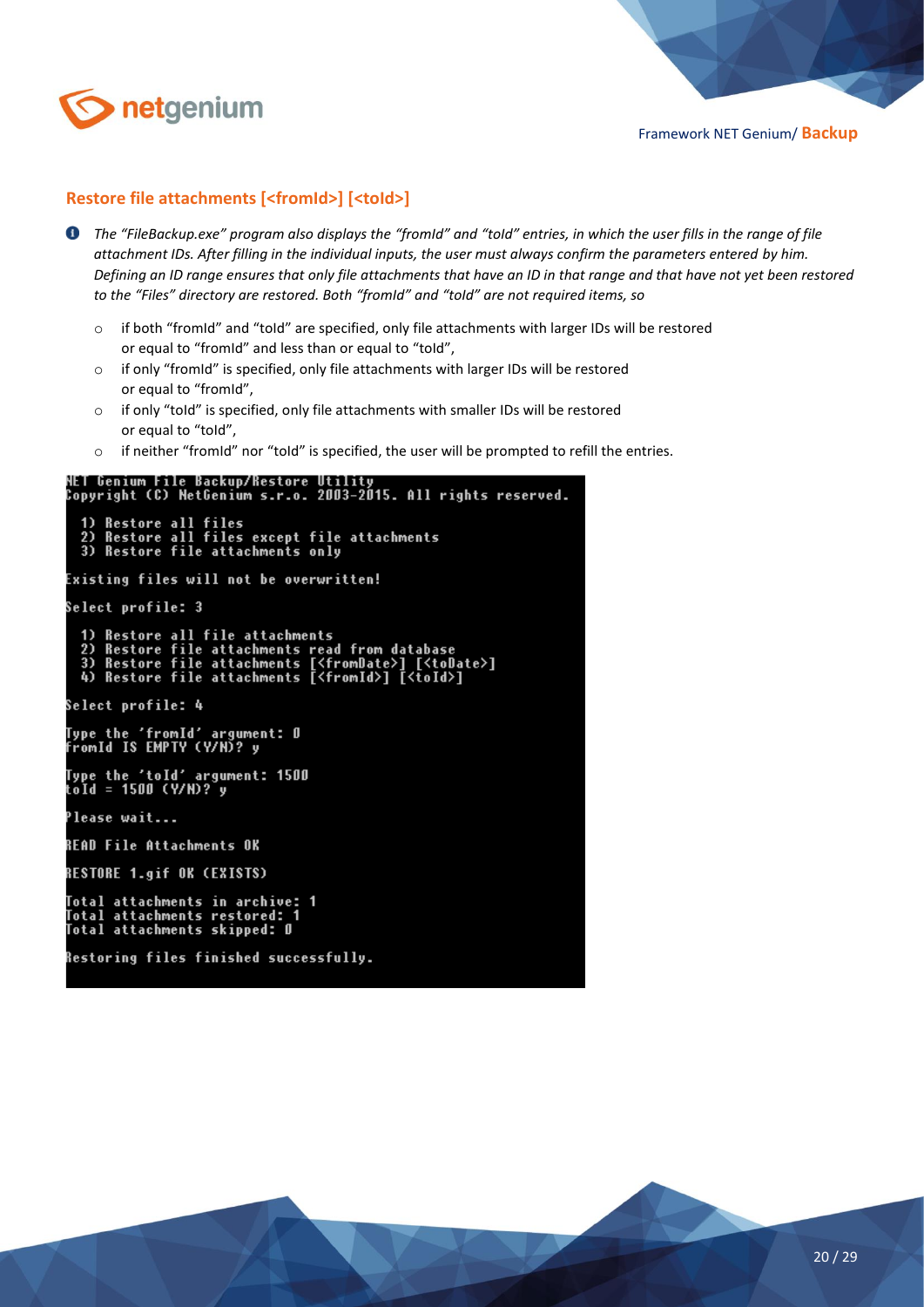

 $\bf o$ When the file attachments restore is complete, statistics on the number of file attachments that have been placed, *restored and skipped in the backup are displayed.*

```
NET Genium File Backup/Restore Utility<br>Copyright (C) NetGenium s.r.o. 2003–2015. All rights reserved.
    1) Restore all files<br>2) Restore all files except file attachments<br>3) Restore file attachments only
Existing files will not be overwritten!
Select profile: 3
    1) Restore all file attachments<br>2) Restore file attachments in tables<br>3) Restore file attachments [<fromDate>] [<toDate>]<br>4) Restore file attachments [<fromId>] [<toId>]
 Select profile: 4
 |<br>|Type the 'fromId' argument: 0<br>|Type the 'toId' argument: 1500
Please wait...
 READ File Attachments OK
RESTORE 1.gif OK
|<br>|Total attachments in archive: 1<br>|Total attachments skipped: 0<br>|Total attachments skipped: 0
Restoring files finished successfully.
```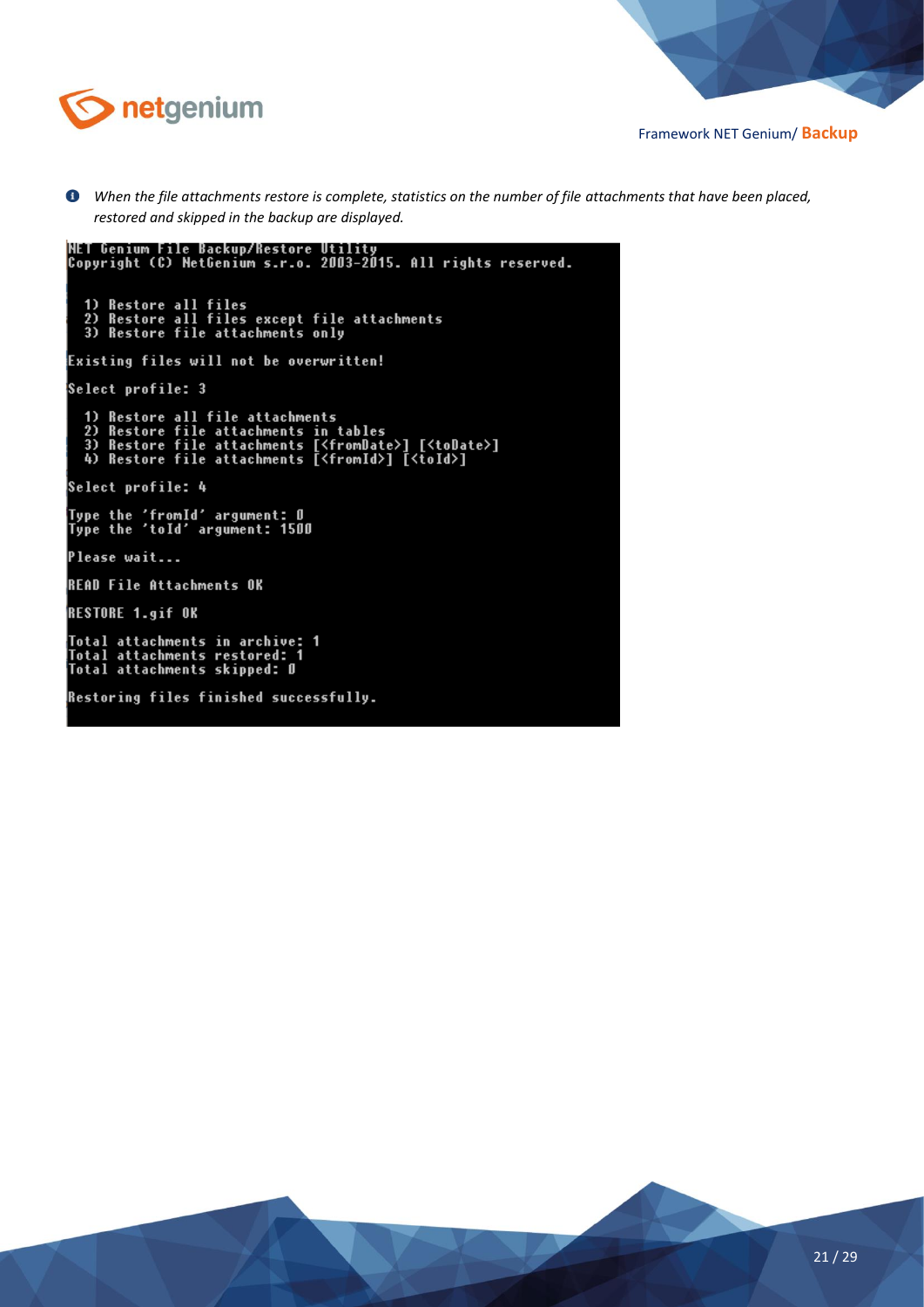

# <span id="page-21-0"></span>3 Backup using BackupServer.exe

 $\bullet$ *Backup using the "BackupServer.exe" program is based on the principle of creating backups on the server and their subsequent download via the Internet or via the internal computer network to the client station. Using "BackupServer.exe" it is possible to back up:*

- o IIS server settings
- o Indexing Service settings
- o Database (MSSQL, Firebird)
- o NET Genium directory

*Sample program files are always available in the NET Genium directory in the "Backup\BackupServer" directory.*

#### *Use:*

BackupServer.exe [/config][/decrypt][/restore]

- Optional parameters:
	- o /config creates a sample configuration file "BackupServer.exe.config" in the current location
	- o /decrypt decrypts all ZIP archives in the "Files" directory, see chapter 3.3
	- o /restore restores all ZIP archives from the "Files" directory to backed up files, see chapter 3.3
- The parameter **file** can also be used when running the "BackupServer.exe" program which can be used to specify a specific encrypted file when backing up. In this case, the file will be decrypted.

*Example of use:*

BackupServer.exe file.zip

## <span id="page-21-1"></span>3.1 Server part – create a backup on the server

*Save the program together with all its libraries and files in the directory "D:\Services\BackupServer\"*

*"BackupServer.exe" uses the saved file "BackupServer.exe.config".*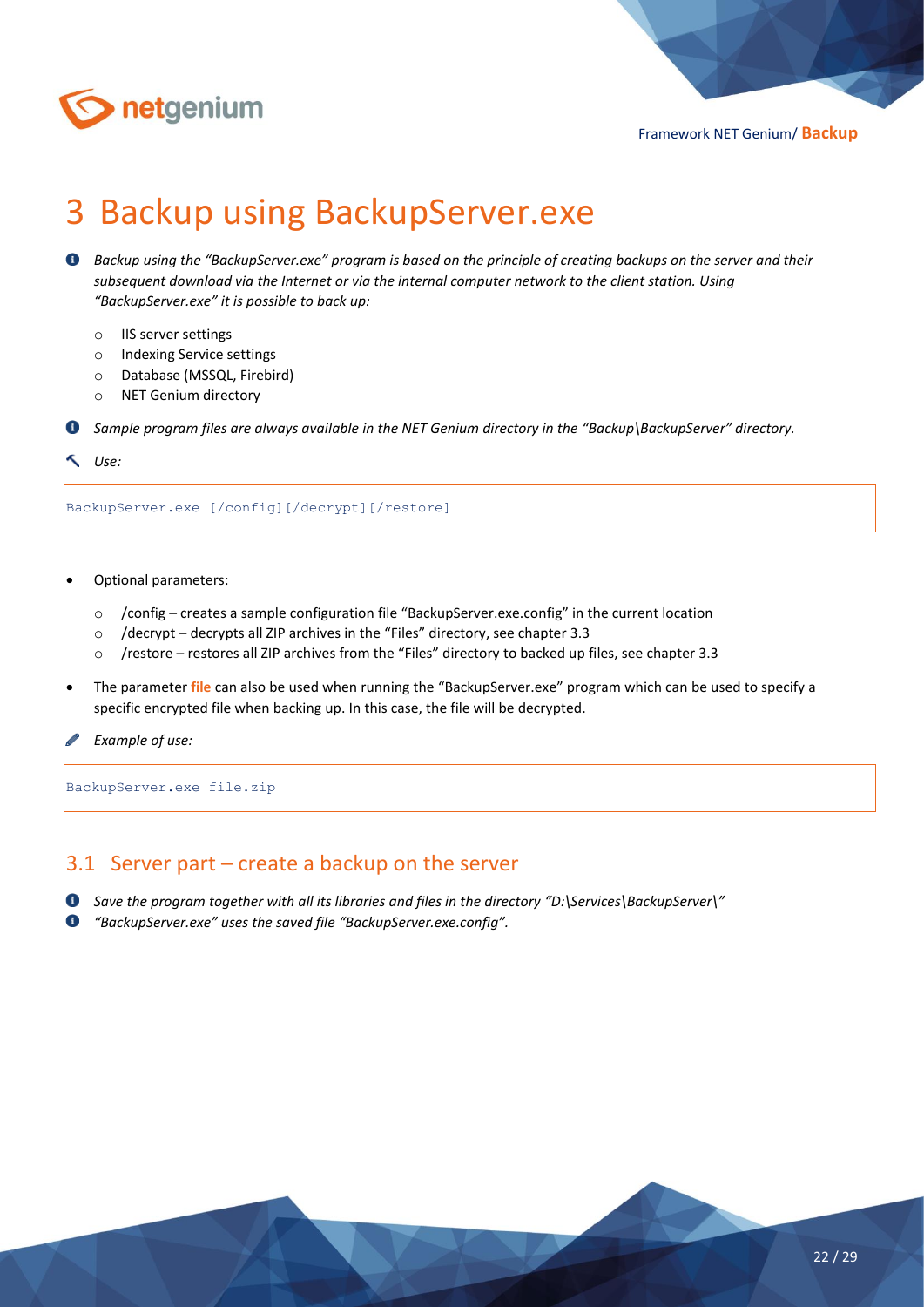

#### *The following is an example configuration file:*

```
<?xml version="1.0" encoding="utf-8" ?>
<configuration>
   <appSettings>
     <add key="key1" value="abcdefgh" />
     <add key="key2" value="hgfedcba" />
     <add key="database" value="db1" />
     <add key="database" value="(local)\SQLEXPRESS|db2" />
     <add key="database" value="D:\Firebird\DB3.FDB" />
     <add key="directory" value="D:\Inetpub\wwwroot" />
    <add key="directory" value="D:\Services" />
     <add key="excludedirectory" value="D:\Services\BackupServer\Files" />
     <add key="excludedirectory" value="D:\Services\BackupServer\Temp" />
     <add key="excludefile" value="D:\Services\PaymentService\*.log" /> 
     <add key="runfile" value="D:\Services\Update\Update.exe" />
     <add key="fullbackupinterval" value="7" />
     <add key="logServiceConnectionString" 
value="driver=firebird;datasource=localhost;user=SYSDBA;password=masterkey;database=D:\Firebir
d\netgenium.fdb;charset=WIN1250;collation=WIN_CZ_CI_AI" />
   </appSettings>
</configuration>
```
#### Where it is possible to specify:

- One pair of keys that will be used to encrypt the created backup on the server parameters "key1" and "key2" (the backup is decrypted again after transfer to the client)
- Databases to be backed up  $-$  "database" parameter
	- o In the case of an MSSQL database, this is the syntax "instance\_name|database\_name"
	- o In the case of one specific Firebird database, the full path to the database file is specified
	- o For all Firebird databases located in a single directory, the full path to that directory is specified and "\\*.fdb" is added to the end of this path.
- Directories to be backed up "directory" or "includedirectory" parameter
- Directories that will not be backed up  $-$  "excludedirectory" parameter
- Files that will not be backed up "excludefile" parameter
	- o Here it is possible to use the construction "\*.extension", which will ensure that the application will work in the directory only with files with this extension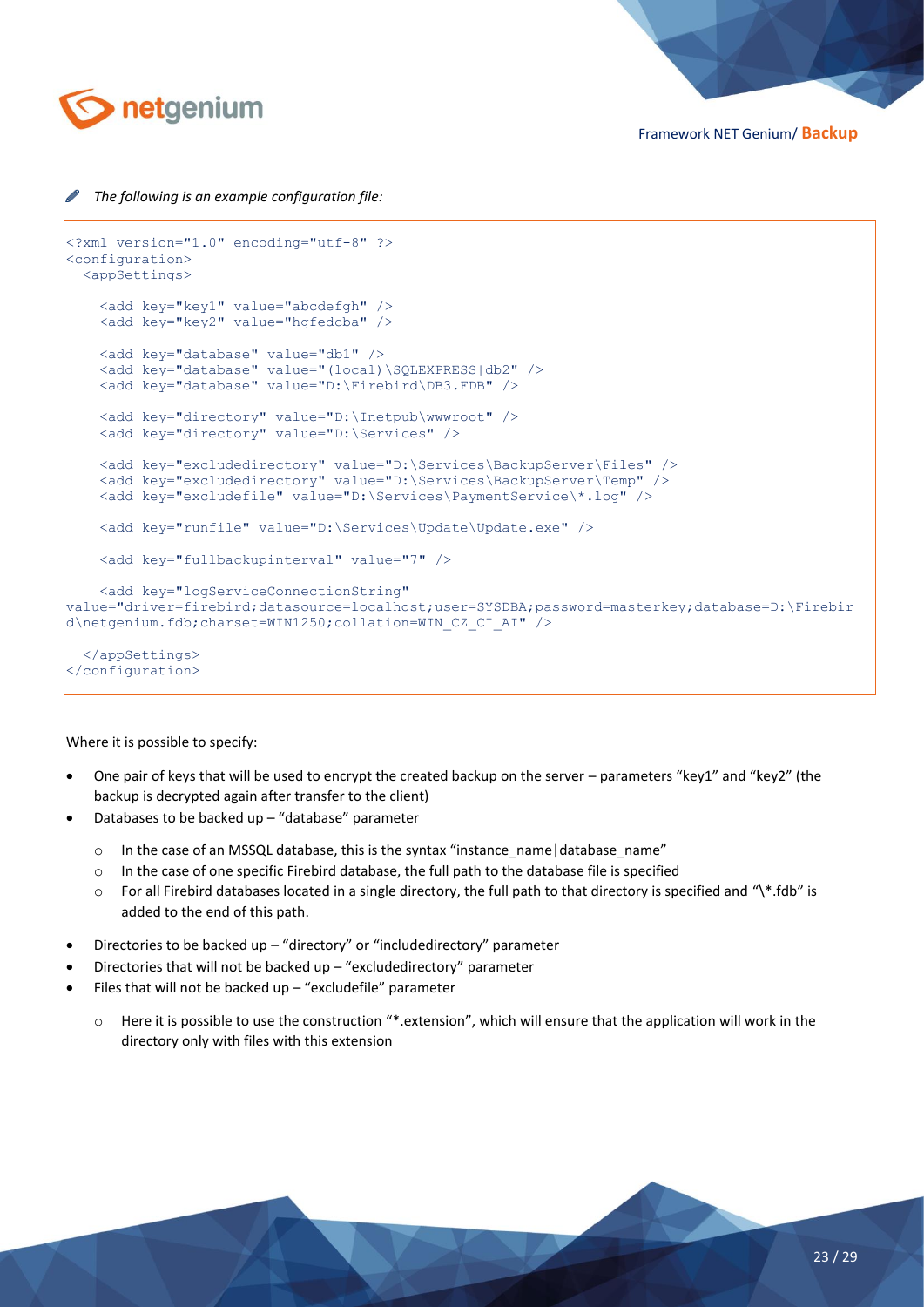

- Other programs that should be run immediately after the backup is created, but before the backup is encrypted the "runfile" parameter. This parameter is used when another application needs to be started during the backup. The advantage of the "runfile" parameter is that, for example, the NET Genium update does not have to wait until the backup is completely completed.
- Number of days after which a full backup is created parameter "fullbackupinterval". If this parameter is missing in the configuration file, the default time is 1 month. This parameter is usually used in a situation where there is not enough space on the disk intended for backup, and therefore it is necessary to reduce the interval of creating full backups (which also means reducing the number of incremental backups).
- Automatic logging of the service named "BackupServer" to the database table "ng\_windowsservice" with the interval set to 1 day in case the backup was successful – parameter "logServiceConnectionString".
- *IIS and Indexing Service settings are backed up automatically.*
- *"BackupServer.exe" is started by running a scheduled task – the creation of a scheduled task is demonstrated, for example, in chapter 1.1.1. It is desirable to set this task according to the model in this chapter – mainly by selecting the options to run under the highest rights, regardless of user login and disk D. To run the scheduled task, simply call "BackupServer.exe" directly. Running the program does not require any parameters in the case of a backup.*

#### **Backup procedure:**

- $\hat{\sigma}$  Create "Files" and "Temp" directories, if they do not exist
- $\circ$  Deleting the "Temp" directory, where backups of IIS settings, IIS application pools, IIS sites, Indexing Service settings, and all databases are stored
- $\circ$  Back up IIS settings, IIS application pools, IIS sites, Indexing Service settings, and all databases to the "Temp" directory
	- o The IIS settings backup is named "applicationHost.config"
	- o The IIS application pool backup is named "apppools.xml"
	- o The IIS site backup is named "sites.xml"
	- o The Indexing Service settings backup is named "catalogs.IS"
	- $\circ$  The database backup has a name in the format "database name.bak" (MSSQL database) or "database name.fbk" (Firebird database)
- Check whether a full or incremental backup will be performed
	- $\circ$  Full is always performed if
		- the "Files" directory is empty (no backup has been made yet),
		- the last full deposit reaches the age of one month or
		- the time defined by the "fullbackupinterval" parameter has elapsed since the last full backup.

The full backup is saved under the name in the format "yyyy-mm-dd-x (X).zip", where X is the serial number of the ZIP file (ie "2014-02-06-x (35).zip"). If the total size of the last full backup is larger than 10GB, the next full backup will always be performed only on weekends.

o Incremental – always performed if a full backup is not performed. Increments are created for files with more recent data than previously backed up files and for newly created files.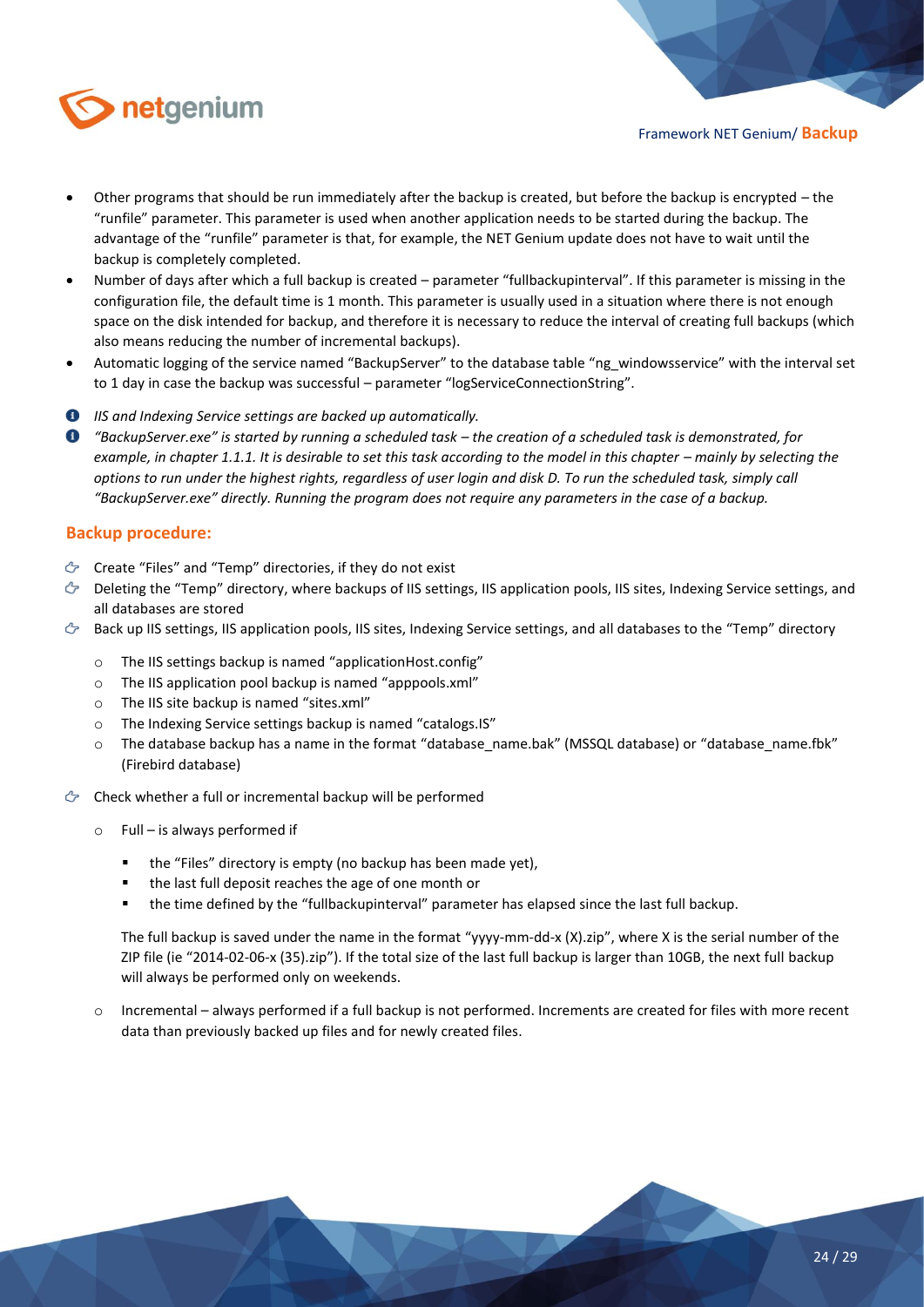

- $\circled{c}$  Delete all backups older than 1 week (full and incremental) if a full backup will be performed and at the same time:
	- o the "fullbackupinterval" parameter is specified is less than 30 days or
	- o is the size of the last full backup multiplied by a factor of 1.5 larger than the available disk space where the backups will be stored.
- $\circled{c}$  Creating a new backup ZIP archive in the "Files" directory
	- o The ZIP archive is created from the contents of the "Temp" directory and from all directories defined in the configuration file.
	- o The ZIP archive is packaged not only into one file, but into several ZIP files with a maximum size of one file of 1 GB. The ZIP file is named with the backup date in the format "yyyy-mm-dd(X).zip", where X is the serial number of the ZIP file.
	- $\circ$  If the database backup is larger than 1 GB, this database is not inserted into a ZIP file, but directly into the "Files" directory. The file name has the name "yyyy-mm-dd-database\_name.bak" (MSSQL database) or "yyyy-mm-dddatabase\_name.fbk" (Firebird database). This database is then deleted from the "Temp" directory.
- Creating "FileList.txt" and "log.txt" files in the "Files" directory
	- o After the backup is completed, a "FileList.txt" file is created, which contains the names of all ZIP files and any databases in this directory. Next, another "FileList.txt" is created in each created ZIP file – this list contains the paths to all files that have been backed up.
	- o The "log.txt" file contains an information record that the backup was performed (e.g. "2014-01-01 05:00:00 OK").
- $\Diamond$  Run all programs defined in the configuration file by the "runfile" parameter. The programs are run sequentially
- Encryption of all newly created files in the "Files" directory if the parameters "key1" and "key2" are defined in the configuration file
- $\circled{r}$  Delete all backups older than 1 week (full and incremental) if a full backup has just been performed or if the backup date is older than the date of the last full backup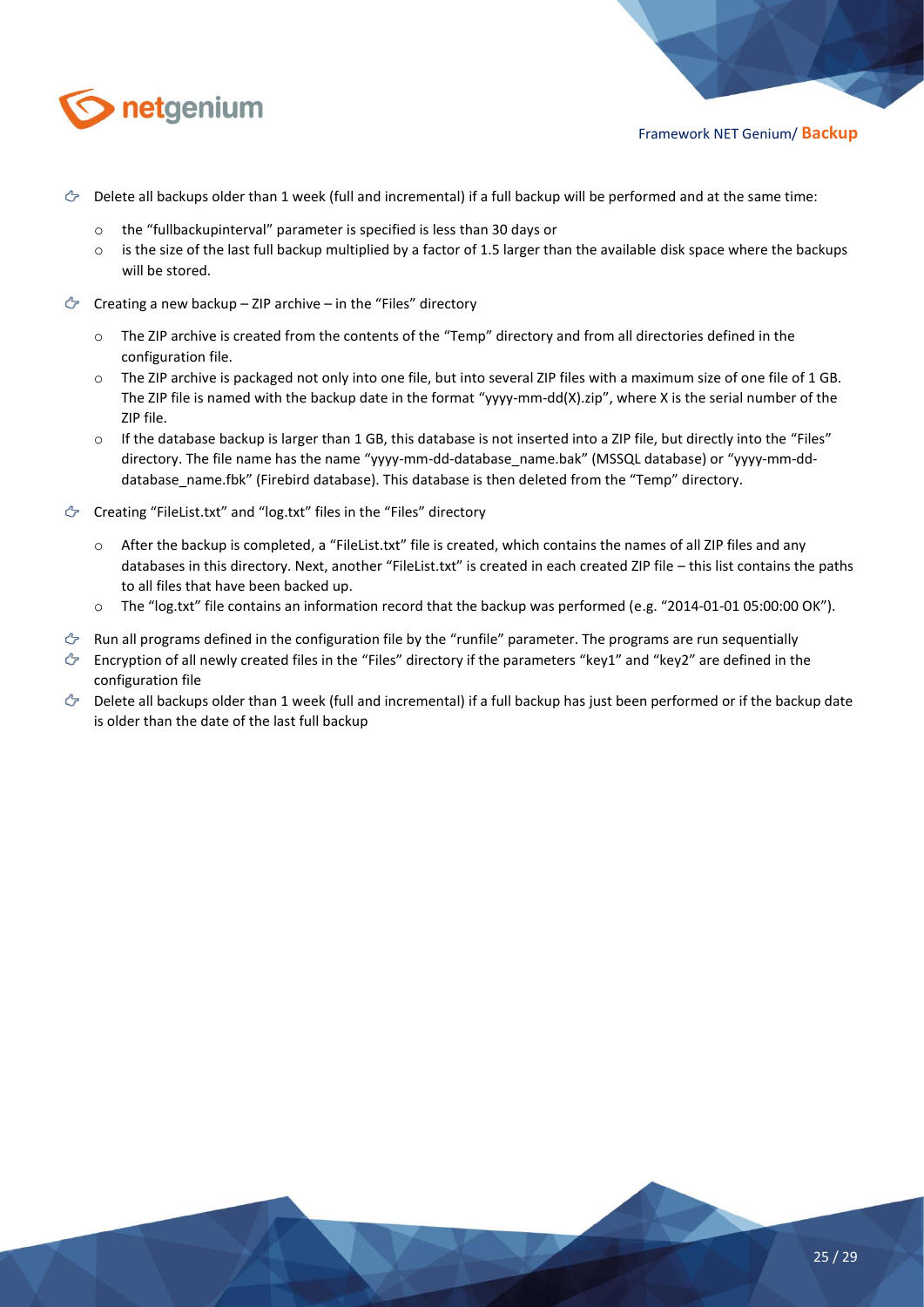

 $\bullet$ *To run the client part, the "Files" directory with the performed backups must be accessible remotely. This is accomplished by adding a new virtual directory under NET Genium.*



For example, select the directory alias "backupserver298" or any other, and set its location to "D:\Services\BackupServer\Files\". You need to set read permissions for this directory in the "Everyone" group (in the normal Windows rights settings).

## <span id="page-25-0"></span>3.2 Client part – download the backup to the client

- The task of the client part is to download the performed backups from the server. In the "Client" subdirectory of the "BackupServer" directory, first find the "BackupServerService.exe" program. Run this program to create the "BackupServerService – console.lnk" and "BackupServerService – user.lnk" files.
- Next, run the file "BackupServerService – user.lnk" and click on the "Install" button in the dialog – this will install the program "BackupServerService.exe" as a system service, which will start automatically after system startup and will check the download of backups every ten minutes. You can then close the dialog with a cross. "BackupServerService.exe" uses a configuration file similar to "BackupServer.exe". Its name is "BackupServerService.exe.config", and its contents can be as follows: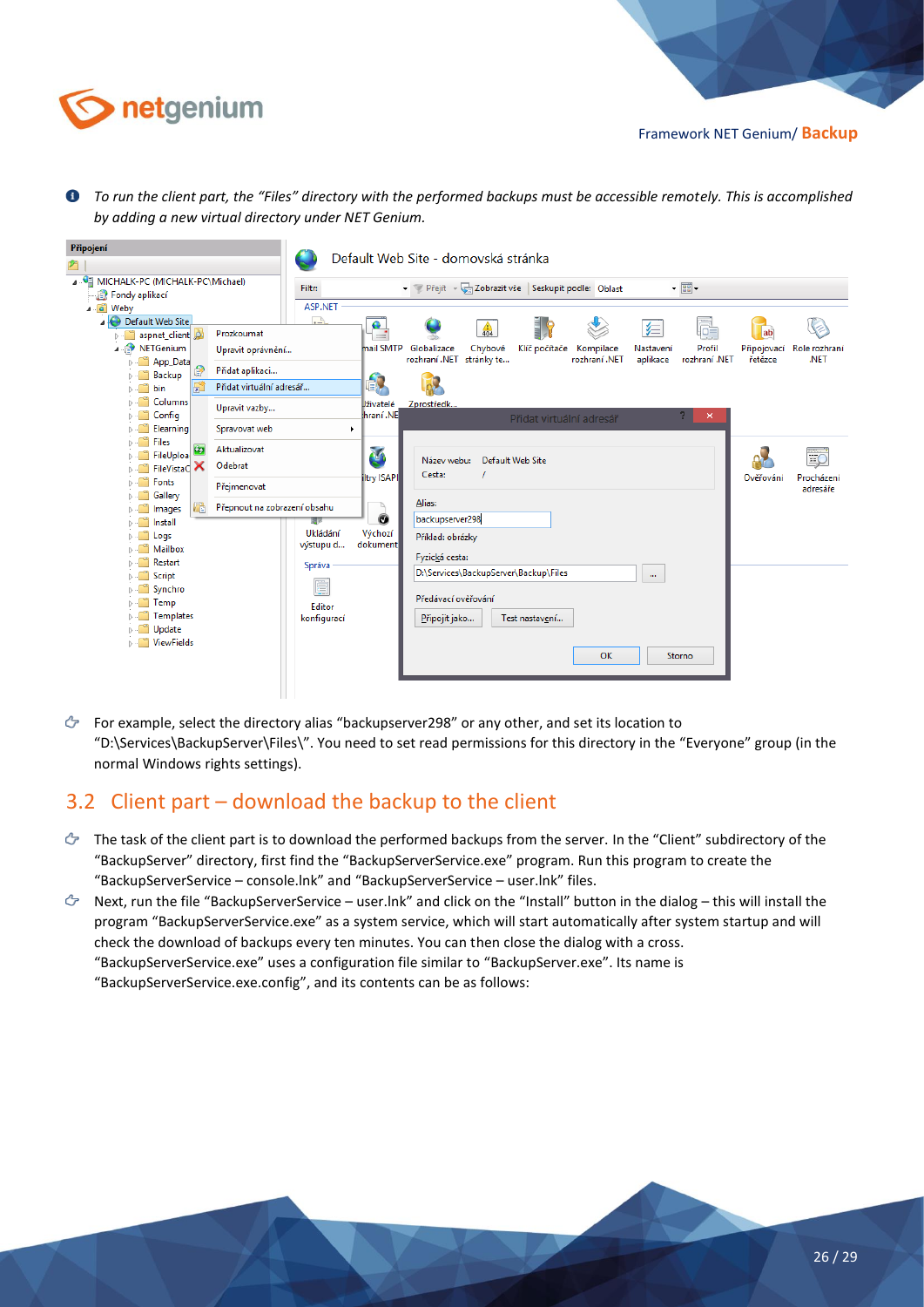

```
<?xml version="1.0" encoding="utf-8" ?>
<configuration>
   <appSettings>
     <add key="url" value="https://www.netgenium.com/backupserver298" />
     <add key="smtpServer" value="localhost" />
     <add key="smtpUserName" value="" />
     <add key="smtpPassword" value="" />
     <add key="errorFrom" value="backupserverservice@netgenium.com" />
     <add key="errorTo" value="support@netgenium.com" />
     <add key="key1" value="abcdefgh" />
     <add key="key2" value="hgfedcba" />
     <add key="logServiceConnectionString" 
value="driver=firebird;datasource=localhost;user=SYSDBA;password=masterkey;database=D:\Firebir
d\netgenium.fdb;charset=WIN1250;collation=WIN_CZ_CI_AI" />
   </appSettings>
</configuration>
```
Where it is necessary to specify:

- The path from which the backups will be downloaded the "url" parameter. In the example shown, "backupserver298" is a virtual directory created in IIS. We recommend setting restrictions on IP addresses for this virtual directory so that only computers from specific IP addresses can download files from this directory.
- SMTP server address and login data for sending e-mail messages parameters "smtpServer", "smtpUserName" and "smtpPassword".
- E-mail address from which e-mails will be sent about possible errors during the download and decryption of backups parameter "errorFrom".
- E-mail address to which e-mails about possible errors during the download and decryption of backups will be sent parameter "errorTo".
- One pair of keys that will be used to decrypt the created backup optional parameters "key1" and "key2". These keys must be the same as in the configuration file on the server. If these parameters are not specified, downloaded backups will not be decrypted.
- Automatic logging of the service named "BackupServerService" to the database table "ng\_windowsserver" with the interval set to 1 day in case the backup was successful – parameter "logServiceConnectionString".

#### **Backup download information:**

- *The backups are saved in the "Files" folder in the location where "BackupServerService.exe" is stored.*
- *All ZIP archives and databases are decrypted after download if the parameters "key1" and "key2" are specified in the configuration file.*
- **O** Each time you download backups, the age of the last backups is checked. If there are multiple full backups in the "Files" *directory, the first full backup and all older full backups will be automatically deleted.*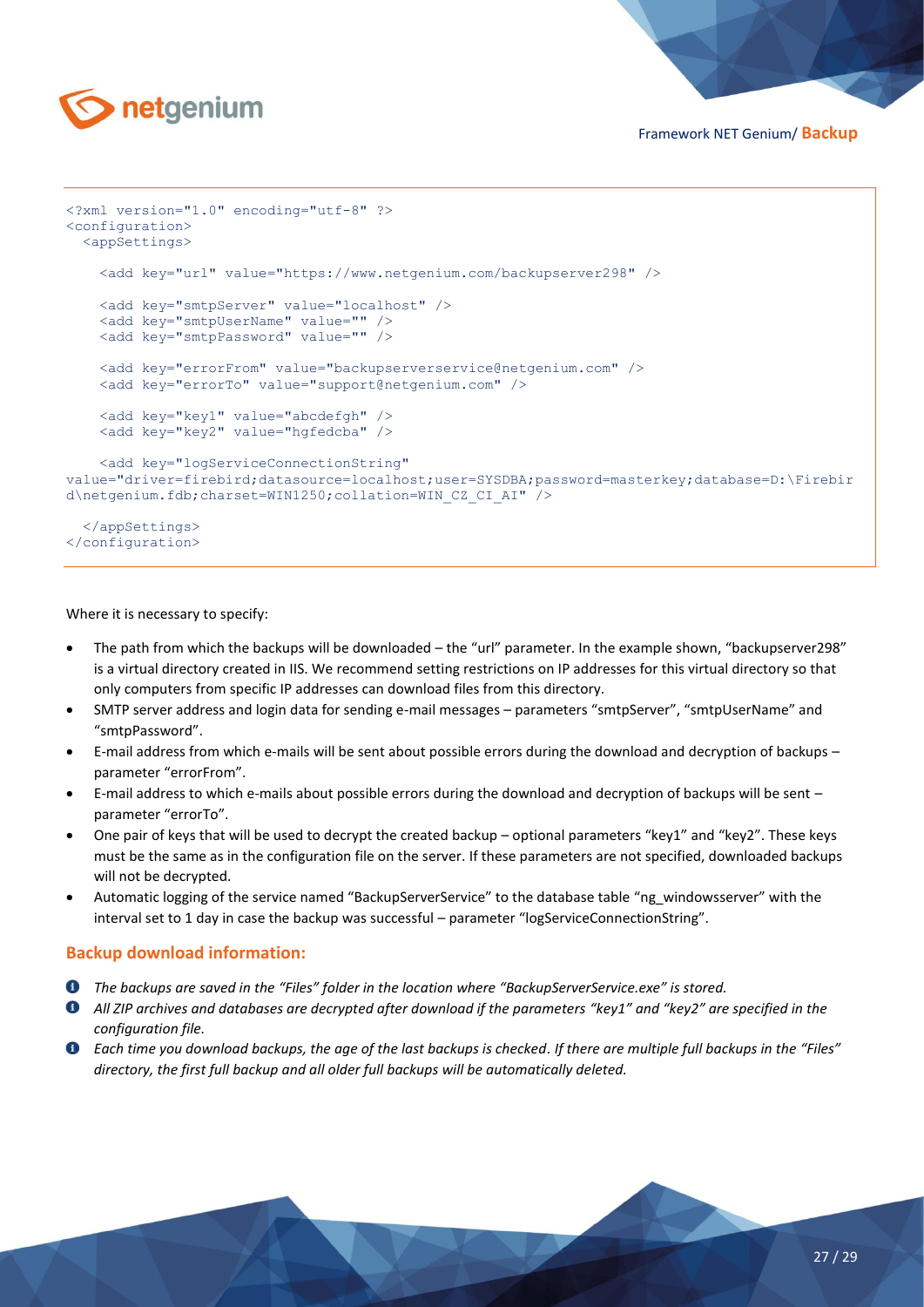

# <span id="page-27-0"></span>3.3 Restore a backup

The backup can be restored on the client computer by running the "BackupServer.exe" program with the "/restore" parameter.

When starting the program, you can choose from the following options:

- o Restore all databases and server settings
- o Restore all files
- o Restore all files except file attachments
- o Restore file attachments only
- **<sup>O</sup>** Note: To restore a backup directly on the server it is still necessary to run this program with the "/decrypt" parameter *before running the "BackupServer.exe" program – the backup files on the server are encrypted, so it is necessary to decrypt them before restoring them.*

#### <span id="page-27-1"></span>3.3.1 Restore all databases and server settings

- *By confirming this option, the program will create a "Restore" directory, to which backups of all databases and server settings from the last backup performed on the server will be restored.*
	- o Database backups can then be restored in bulk using the "SqlBackup.exe" program by selecting the option **RA** (restore all).
	- $\circ$  The IIS backup can be restored by copying the "applicationHost.config" file to the "Windows\System32\inetsrv\config\" directory. For this purpose, a batch file "applicationHost.bat.txt" is prepared in the "Restore" directory. If the "applicationHost.config" file is not available, the IIS settings can be partially reset using the "sites.xml" and "appools.xml" files by importing into IIS.
	- o The Indexing Service backup can be restored by the "ISBackup.exe" program (which is located in the common folder with the "BackupServer.exe" program) by selecting the option **R** (restore). The "catalogs.IS" file with the Indexing Service backup must be saved in the same location as the "ISBackup.exe" program.

#### <span id="page-27-2"></span>3.3.2 Restore all files

- *By confirming this option, the program restores the entire directory structure, including all files from all performed backups – from the last full backup, including all subsequent incremental ones. The program first asks if the directory structure should be restored:*
	- $\circ$  to the original location which is the same as the location of all directories and files on the server or
	- $\circ$  to any directory, from where it is then possible to move the directory structure as needed.

#### <span id="page-27-3"></span>3.3.3 Restore all files except file attachments

*C Restoring all files can be a very time-consuming operation, depending on the size of the backup and the performance of the server. In a crisis situation, it is therefore possible to divide the backup recovery into two phases:*

- o In the first phase, it is possible to restore only the directory structure without file attachments, resp. without all "Files" directories so that all NET Genium and services can be put into operation,
- o and in the second phase, restore the file attachments themselves.